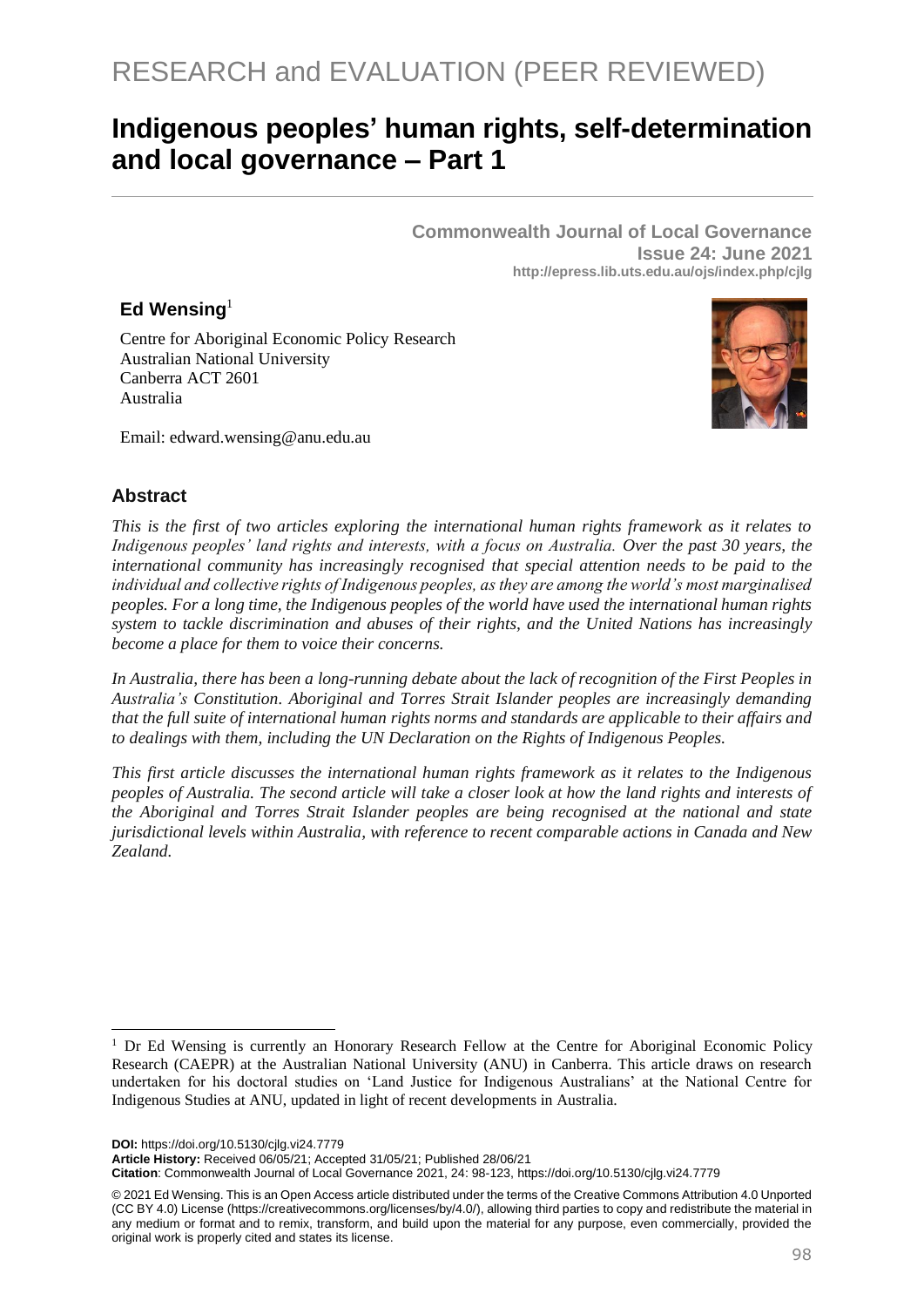# **Introduction: the Australian context**

In Australia, the consent of the Aboriginal (and Torres Strait Islander) peoples<sup>2</sup> was neither sought nor given when the British Crown took possession of the land from 1788 onwards. In the legal theory of the formative years of the penal colony, Australia was *terra nullius* – no one's land – and the Aboriginal peoples were regarded as *"savage"* and *"uncivilised"* (Bhandar 2018, p. 96). British claims to sovereignty progressed throughout much of the 1800s, including in the Torres Strait in 1879, and the claims of the Aboriginal and Torres Strait Islander peoples were *"utterly disregarded"* by the law (British House of Commons Parliamentary Select Committee 1837, p. 125). It was not until the *Mabo v the State of Queensland (No. 2)* case in 1992 that the High Court of Australia provided a clear legal basis for the recognition of Indigenous peoples' pre-existing land rights.<sup>3</sup>

Until *Mabo (No. 2)*, the generally accepted legal position was that at the moment when the British Crown imposed its sovereignty over Australia, all land became the property of the Crown. The consent of the Aboriginal peoples was neither sought nor given. There were no treaties signed between Aboriginal peoples and the Crown – in contrast to the experience in other British colonies, such as Canada, New Zealand and the United States of America. 4

The Aboriginal peoples of Australia have for several decades, and perhaps always, been openly stating the need to sit down and negotiate issues of sovereignty, self-determination and land rights through a treaty or treaties in a civil and peaceful way (Australian Institute of Aboriginal and Torres Strait Islander Studies 1988, 2003; Mansell 2016; Morris 2017; Wensing 2019, p. 107; Williams and Hobbs 2020). Neate (2008) argues that human rights standards are highly relevant to the land rights and interests of the Aboriginal and Torres Strait Islander peoples of Australia, namely:

*in at least four ways: they inform international opinion about policy decisions taken by governments in Australia; they provide a framework for the development of legislation; they provide criteria against which such legislation can be assessed; and to the extent that* 

<sup>&</sup>lt;sup>2</sup> The term 'Aboriginal and Torres Strait Islander peoples' refers to the huge number of individuals, family groups, clans, language groups and others who are descendants of Australia's first peoples, the Aboriginal and Torres Strait Islanders Peoples. The author uses the plural to express respect for the fact that in 1788 there were over 500 Aboriginal and Torres Strait Islander nations scattered about the Australian continent, each with its own distinct laws and customs, land tenure systems (Wallace-Bruce 1989, p. 97) and land use planning and management systems (Wensing 2019).

<sup>3</sup> Acknowledging that the High Court of Australia had already indicated the potential for this in *Coe v Commonwealth [1979]* HCA 68 and notwithstanding the 23 statutory Aboriginal and Torres Strait Islander land rights grants/transfer schemes that were established prior to *Mabo (No. 2)* (Wensing 2016). The statutory land rights schemes can be viewed as acts of *"statecraft"* (Scott 1998, p. 77) or of *"grace or favour"* (Wensing and Porter 2015, p. 4) by the state because in most cases the state was responding to the Aboriginal land rights campaigns of the 1960s, '70s and '80s (Foley and Anderson 2006) and grasping for a quick and easy solution to the complex problems arising from not having recognised the pre-existing land rights and interests of the Aboriginal peoples at the time of colonisation and up to the time of *Mabo (No. 2)* (Wensing 2019, p. 58).

<sup>4</sup> The British and colonial governments made many treaties with Indigenous peoples in Canada (up to 1920), New Zealand (in 1840) (Aboriginal Victoria 2017) and in the United States (up to 1871; Gilio-Whitaker 2019, p. 131; Getches et al. 2005, pp. 128–139).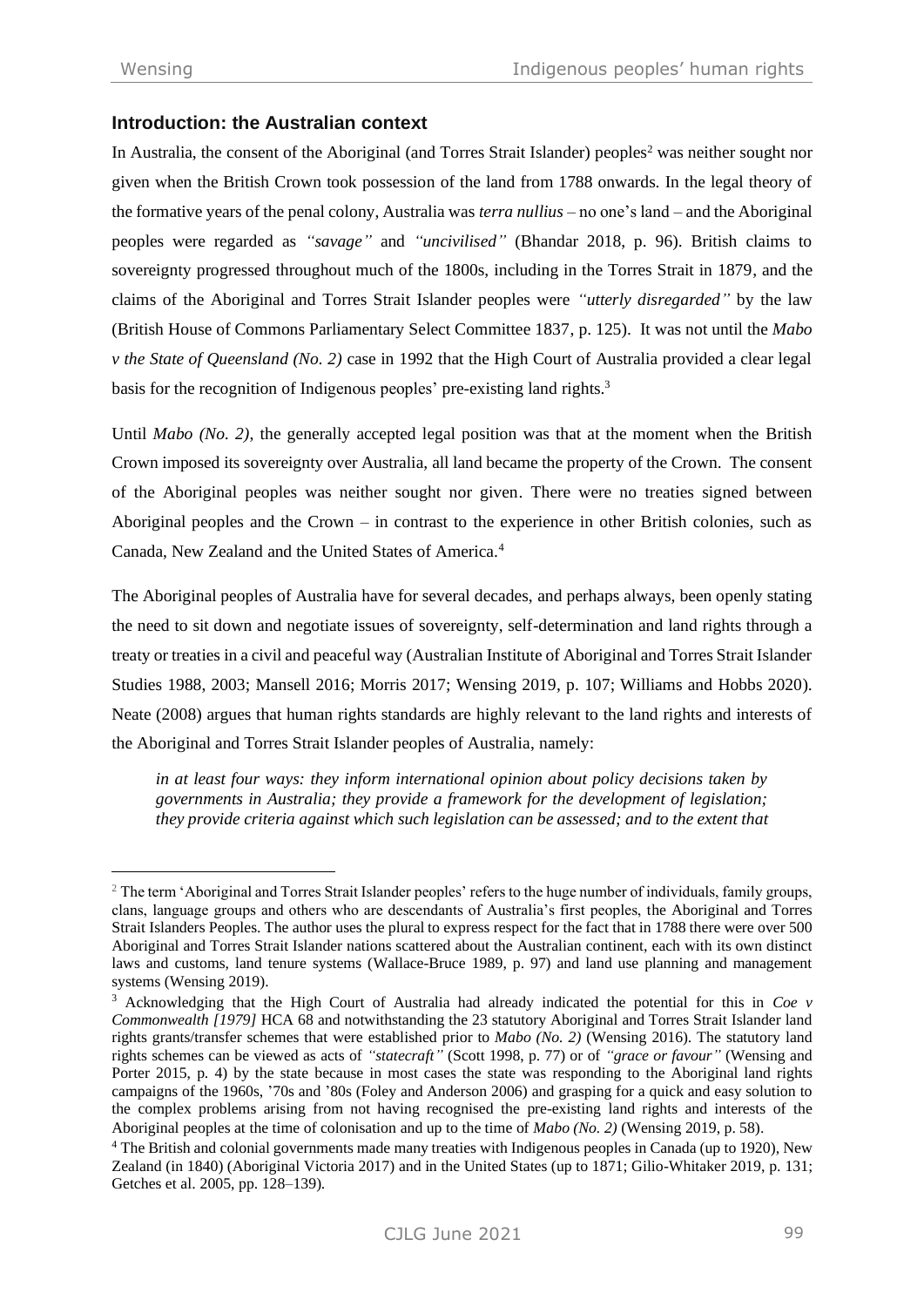*they are made part of the law of Australia by incorporation into domestic legislation,*<sup>5</sup> *they can be a measure against which to determine whether other domestic legislation is valid* <sup>6</sup> *or invalid.* 7 

As the footnotes in Neate's comments show, when the circumstances are right, international human rights standards can play a very significant role.

# **International standards and the human rights of Indigenous peoples**

International human rights standards have come a long way since the Universal Declaration of Human Rights was adopted and proclaimed by the General Assembly of the United Nations (UN) on 10 December 1948 (UN 1948).

Membership of the UN is based on statehood. Statehood gives clear status under international law, which is not easily gained or granted. As nation-states are collectives of people, the term 'people' is defined very technically. In short, the prevailing view in the early years of the UN was that surviving Indigenous peoples<sup>8</sup> did not qualify as 'peoples' for the purposes of international law. This denied them statehood and limited their access to the international human rights system as non-state actors*.*

However, since WWII Indigenous peoples have achieved extraordinary things thanks to the rise of international human rights law and its work to moderate and regulate the conduct of states towards citizens. From the late 1940s to the present, a suite of human rights conventions and declarations have emerged from the UN. For historical reasons, human rights law is very interested in the treatment of marginalised minorities. Indigenous minorities are among the world's most marginalised peoples (UN-DESA 2009, 2016, 2017). Thus, they are supported by the international human rights law movement and have used the human rights system to tackle discrimination and abuses of their rights. The UN has increasingly become a place for Indigenous peoples from around the world to voice their concerns, and

 $<sup>5</sup>$  For example, the Racial Discrimination Act 1975 (Cth) includes the International Convention on the Elimination</sup> of All Forms of Racial Discrimination as a Schedule to the Act, thereby enshrining the convention in law in Australia.

<sup>6</sup> For example, Section 19 of the Anangu Pitjantjatjara Land Rights Act 1981 (SA) and the High Court of Australia's decision in *Gerhardy v Brown* (1985) [1985] HCA 11.

<sup>&</sup>lt;sup>7</sup> For example, the Queensland Coast Islands Declaratory Act 1985 (Qld) which was held to be inconsistent with the Racial Discrimination Act 1975 (Cth) by a majority of the High Court of Australia in *Mabo v State of Queensland (No. 1)* (1988) 166 CLR 186.

<sup>&</sup>lt;sup>8</sup> The term 'Indigenous peoples' has been the subject of considerable discussion and study and there is no universal, standard definition thereof (World Intellectual Property Organisation 2019)*.* The term 'Indigenous' has evolved through international law and acknowledges a particular relationship of First Nations peoples to the territory from which they originate and refers to the diverse international community of Indigenous peoples, whose distinct identity and rights are recognised in international law (ie the United Nations Declaration on the Rights of Indigenous Peoples (UN 2007). For practical purposes, the understanding of the term commonly accepted is the one provided in the Martinez Cobo (1983) study, which as Castellino and Doyle (2018, p. 36) note is not without its weaknesses. In this paper, the term 'Indigenous peoples' is used to refer to the diverse international community of Indigenous peoples, unless otherwise specified. Where the term Indigenous is used by government agencies or other sources, their use of the term is reflected.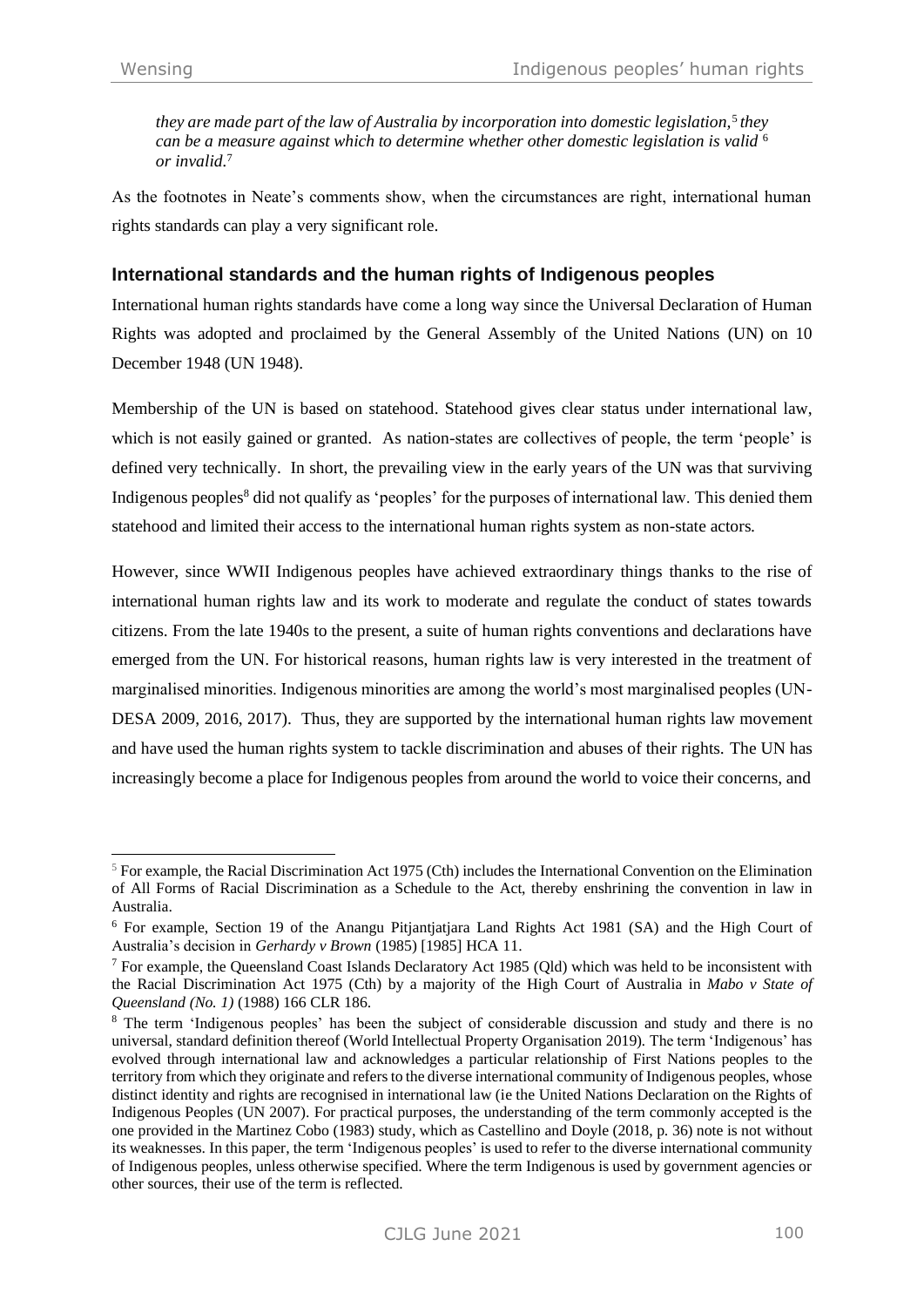over the past 30 years the international community has increasingly recognised that special attention needs to be paid to their individual and collective rights.

International instruments, and their Articles of particular relevance to the rights of Aboriginal and Torres Strait Islander peoples of Australia, are shown in Table 1**.** Only two of the international instruments are entirely focused on the rights of Indigenous peoples. They are the International Labour Organisation (ILO) Convention No. 169 Indigenous and Tribal Peoples Convention (ILO 1989) and the UN Declaration on the Rights of Indigenous Peoples (UNDRIP) (UN 2007). Only the ILO Convention No. 169 is legally binding on its signatories, but Australia is not a signatory. UNDRIP is not legally binding on states that endorse the Declaration.

| <b>UN Instrument</b>                                                                             | Year of adoption by the UN         | Articles of specific relevance to the  |
|--------------------------------------------------------------------------------------------------|------------------------------------|----------------------------------------|
|                                                                                                  | <b>General Assembly or the ILO</b> | <b>Indigenous peoples of Australia</b> |
| <b>United Nations Charter</b>                                                                    | 1945                               | Article 1                              |
| Universal Declaration of Human<br>Rights                                                         | 1948                               | Article 2                              |
| International Convention on the<br>Elimination of All Forms of Racial<br>Discrimination (ICERD)  | 1965                               | All                                    |
| International Covenant on Civil<br>and Political Rights (ICCPR)                                  | 1966                               | Article 27                             |
| International<br>Covenant<br>on<br>Economic. Social and Cultural<br>Rights (ICESCR)              | 1966                               | Article 1                              |
| Convention on the Elimination of<br>of Discrimination<br>All Forms<br>against Women (CEDAW)      | 1979                               | Article 1                              |
| Declaration on the Right to<br>Development                                                       | 1986                               | Article 5                              |
| ILO.<br>Convention<br>No.<br>169<br>Indigenous and Tribal Peoples<br>Convention (ILO 169)        | 1989                               | Article 1                              |
| Convention on the Rights of the<br>Child (CRC)                                                   | 1989                               | Articles 17, 29 and 30                 |
| Convention<br>Biological<br>on<br>Diversity (CBD)                                                | 1992                               | Article 8j                             |
| Universal Declaration on Cultural<br><b>Diversity</b>                                            | 2001                               | Article 4                              |
| Convention on the Protection<br>and Promotion of the Diversity of<br><b>Cultural Expressions</b> | 2005                               | Preamble Para 8; Articles 2, 3 and 7   |
| Declaration on the Rights of<br>Indigenous Peoples (UNDRIP)                                      | 2007                               | All                                    |
| Human<br><b>Rights</b><br>and<br>the<br>Environment                                              | 2021                               | Article 6                              |

*Table 1: International Instruments and Articles of relevance to the Indigenous peoples of Australia*

Sources: UN (1945, 1948, 1965, 1966a, 1966b, 1979, 1986, 2007); ILO (1989); Convention on Biological Diversity Secretariat (1992); United Nations Educational, Scientific and Cultural Organisation (UNESCO) (2001, 2005), United Nations Human Rights Council (UNHRC) (2021a)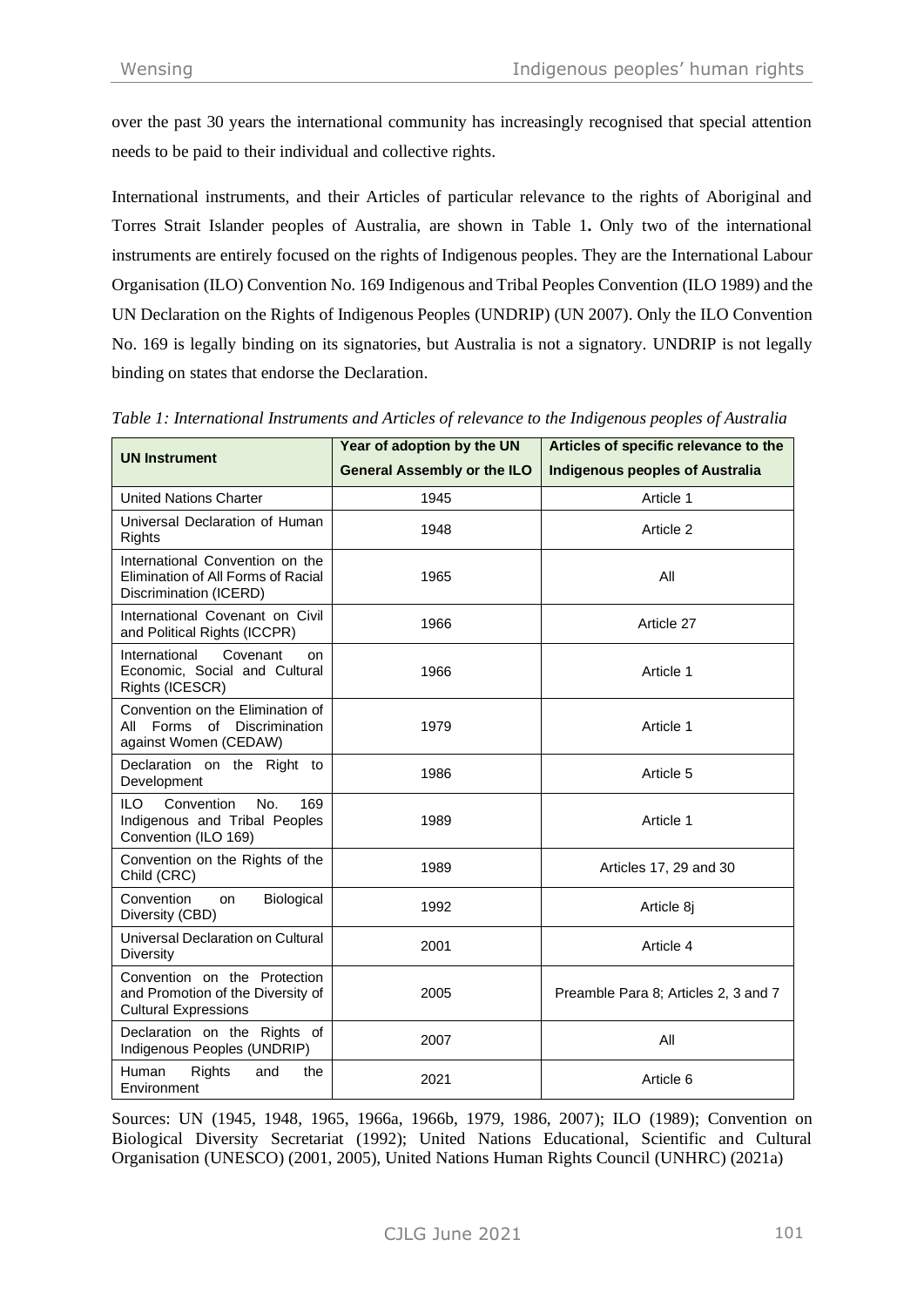UNDRIP was adopted by an overwhelming majority of UN Member States. Four countries voted against UNDRIP in 2007 (the common law 'CANZUS' countries of Canada, Australia, New Zealand and the United States) and 11 countries abstained (Azerbaijan, Bangladesh, Bhutan, Burundi, Colombia, Georgia, Kenya, Nigeria, Russian Federation, Samoa and Ukraine).<sup>9</sup>

While the CANZUS group initially opposed UNDRIP, to varying degrees all four countries have subsequently reversed their positions (UN 2013, p. 16). New Zealand endorsed UNDRIP on 20 April 2010 (New Zealand Government 2010) and in April 2019 committed to developing an action plan to implement UNDRIP in relation to Māori (New Zealand Government 2019). Canada endorsed UNDRIP with qualification on 12 November 2010 (Government of Canada 2010) and re-endorsed the Declaration without qualification and committed to its full and effective implementation on 10 May 2016 (Government of Canada 2016). The United States of America also announced its support for UNDRIP (with qualifications) on 12 January 2011 (US Department of State 2011). Finally, Australia endorsed UNDRIP in 2009 (Macklin 2009), but it has yet to make the same kind of commitments to its implementation as have Canada and New Zealand.

# *The UN Declaration on the Rights of Indigenous Peoples*

Australia's Aboriginal and Torres Strait Islander peoples are increasingly demanding that the full suite of international human rights norms and standards apply to their affairs and to dealings with them (Referendum Council 2017a, 2017b), including UNDRIP (UN 2007). UNDRIP may not be a direct source of law (UN 2013, p. 16), but it nevertheless carries considerable normative weight and legitimacy for several reasons: it was adopted by the UN General Assembly;<sup>10</sup> it was compiled in consultation with, and with the support of, Indigenous peoples worldwide;<sup>11</sup> and it reflects "an important level of *consensus at the global level about the content of Indigenous peoples' rights"* (UN 2013, p. 16). It also *"reflects the needs and aspirations of Indigenous peoples"* (Eide 2006, p. 157) as well as the concerns of States. As the Special Rapporteur on the Rights of Indigenous Peoples, James Anaya,<sup>12</sup> reiterates,

<sup>&</sup>lt;sup>9</sup> For a discussion of the reasons for the four CANZUS countries objecting to UNDRIP, see Ford (2013), Stavenhagen (2011, p. 151) maintains these reasons were indefensible because UNDRIP was adopted by "*an overwhelming majority of 143 states, from all the world's regions and that, as a universal human rights instrument, it* morally and politically *binds all of the UN member states to comply fully with its contents"* (emphasis added). See also: [https://www.un.org/development/desa/indigenouspeoples/declaration-on-the-rights-of](https://www.un.org/development/desa/indigenouspeoples/declaration-on-the-rights-of-indigenous-peoples.html)[indigenous-peoples.html](https://www.un.org/development/desa/indigenouspeoples/declaration-on-the-rights-of-indigenous-peoples.html).

<sup>&</sup>lt;sup>10</sup> The UN General Assembly has a long history of adopting declarations on various human rights issues, dating back to the Universal Declaration of Human Rights in 1948. Such declarations are adopted under Article 13(1)(b) of the UN Charter and are generally reserved by the UN *"for standard-setting resolutions of profound significance"* (UN 2013, p. 16).

<sup>&</sup>lt;sup>11</sup> Erica-Irene Daes was Chairperson of the Working Group on Indigenous Populations and Special Rapporteur of the UN Sub-Commission on Human Rights from 1984 to 2001 and was instrumental in the preparation of UNDRIP. Daes (2008, p. 24) maintains that *"no other UN instrument has been elaborated with such an active participation of all parties concerned".*

<sup>&</sup>lt;sup>12</sup> James S. Anaya was the UN Special Rapporteur on the Rights of Indigenous Peoples from 2008 to 2014.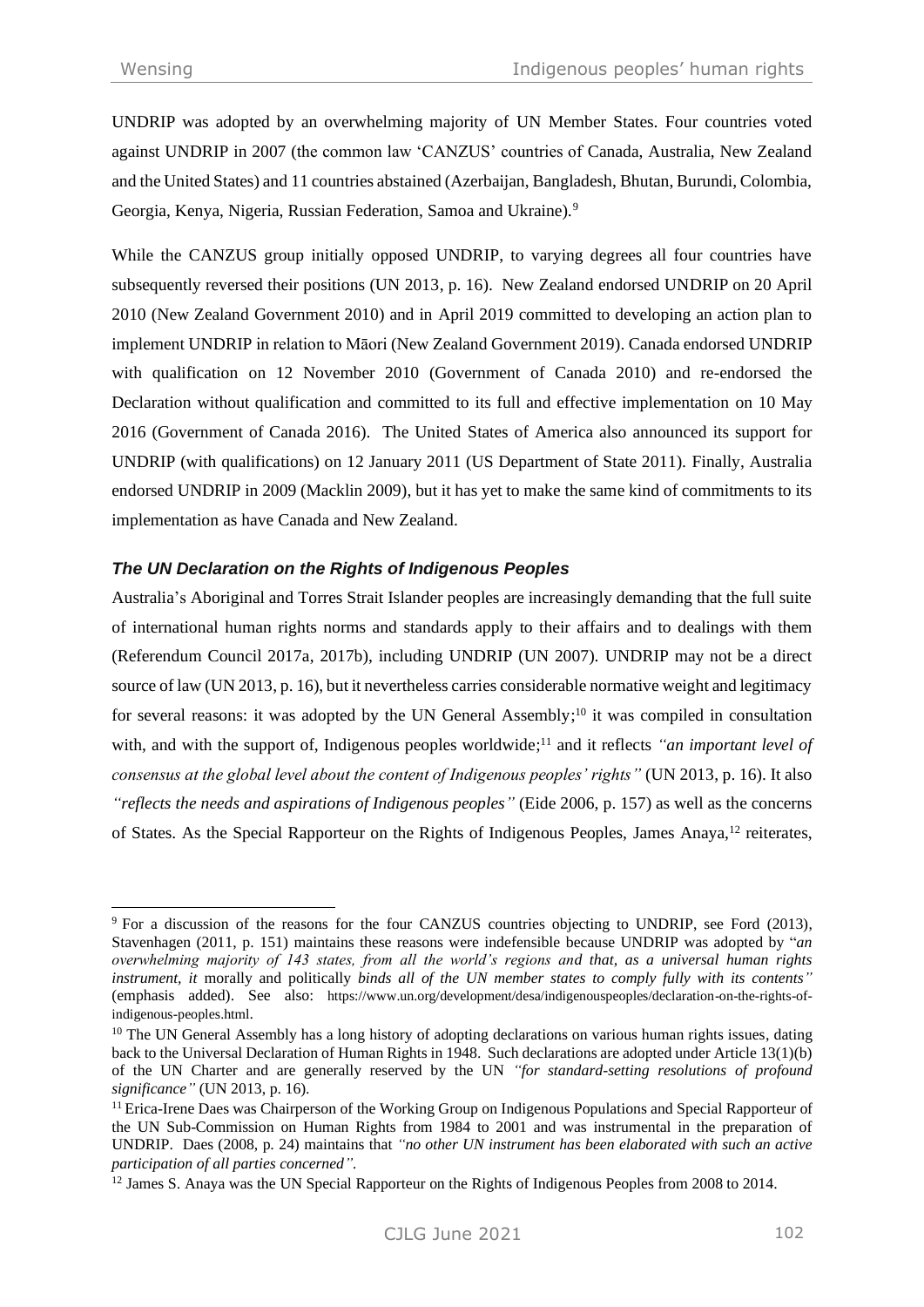there are political and moral imperatives for implementing UNDRIP in addition to the legal imperatives (UN 2013, p. 18).

Furthermore, UNDRIP is an extension of the standards found in many other human rights treaties that have been ratified by and are binding on Member States, including the International Covenant on Civil and Political Rights, the International Covenant on Economic, Social and Cultural Rights, and the International Convention on the Elimination of All Forms of Racial Discrimination (UN 2013, p. 17). Amnesty International Canada (2012) maintains that UN declarations, unlike treaties, covenants and conventions do not need to be signed or ratified because they are adopted by the UN General Assembly and therefore considered to be universally applicable.

While UNDRIP elaborates the general principles and human rights standards contained in the other UN covenants and conventions as they specifically relate to the historical, cultural and social circumstances of Indigenous peoples, it does not create any new or special human rights. UNDRIP is based on the principles of non-discrimination and equality and its standards *"share an essentially remedial character, seeking to redress the systemic obstacles and discrimination that Indigenous peoples have faced in their enjoyment of basic human rights"* and *"connect to existing State obligations under other human rights instruments"* (UNHRC 2008, p. 24). In addition to a statement of redress, it is also *"a map of action"* for *"guaranteeing, respecting and protecting Indigenous peoples' rights"* (Stavenhagen 2011, p. 150).<sup>13</sup>

# **Two key principles: self-determination and free, prior and informed consent**

UNDRIP enshrines the principle of free, prior and informed consent as a *"critically important human right"* which is *"inextricably linked to the fundamental right of self-determination"* (Nosek 2017, p. 125). According to Anaya (2009, p. 186) *"self-determination is a right that inheres in human beings themselves"*. He suggests that self-determination *"derives from common conceptions about the essential nature of human beings"* and that human beings *"individually and as groups, are equally entitled to be in control of their own destinies, and to live within governing institutional orders that are devised accordingly"* (Anaya 2009, pp. 186–187).

Daes (2008, p. 25) asserts that it would be *"inadmissible and discriminatory to argue that Indigenous peoples lack the right to self-determination merely because of their indigeneity"*, and that nation-states therefore have *"a duty to accommodate the aspirations of indigenous peoples through constitutional reforms designed to expand the concept of democracy"*. Correspondingly, Indigenous peoples have a *"duty to try to reach an agreement, in good faith, on sharing power within the existing state and, to the extent possible, to exercise their right to self-determination by such means"*.

<sup>&</sup>lt;sup>13</sup> Rodolfo Stavenhagen was the UN Special Rapporteur on human rights and fundamental freedoms of Indigenous peoples from 2001 to 2007.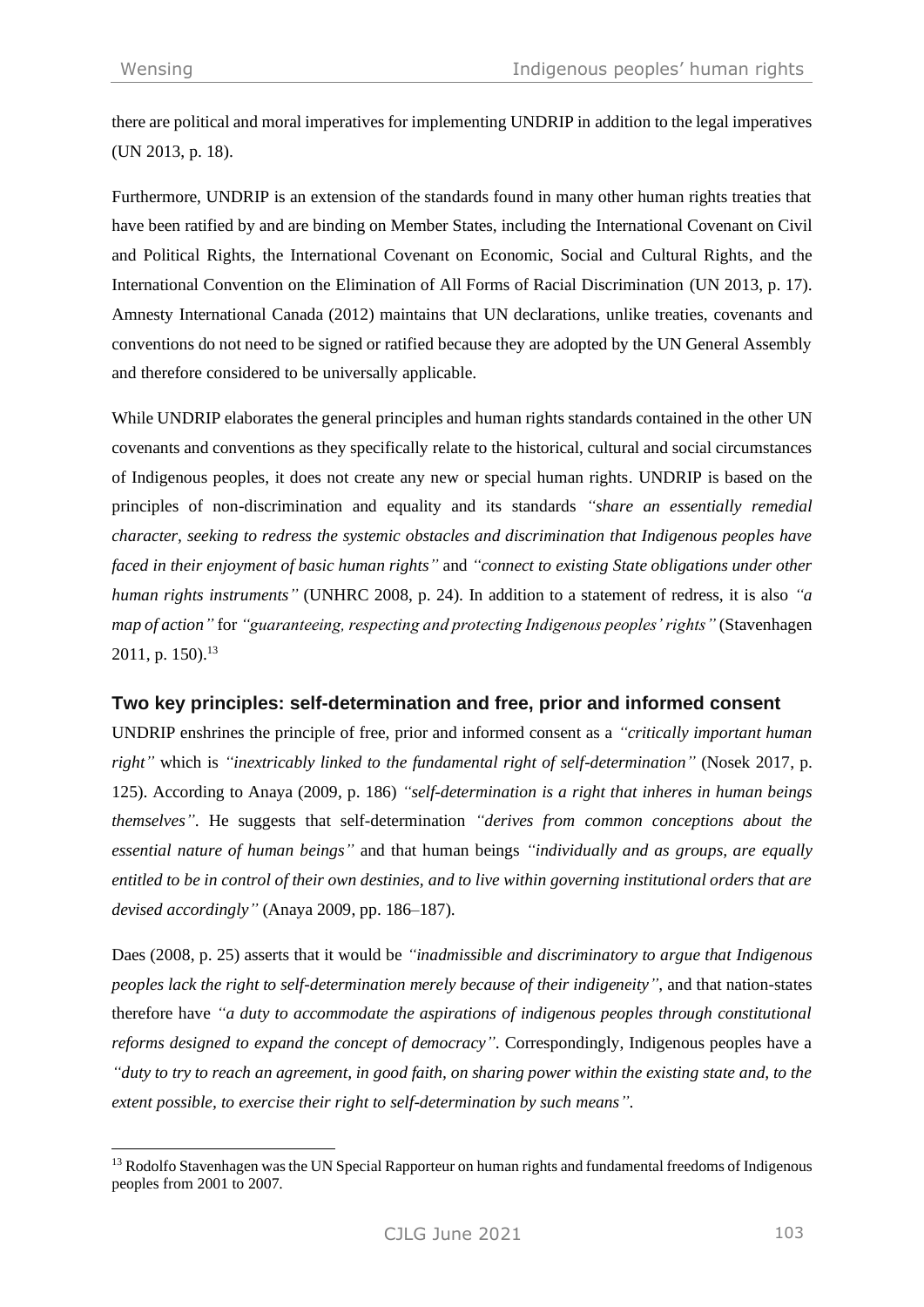# *Self-determination*

The principle of self-determination is enshrined in the UN Charter of 1945. It is a collective right that can only be asserted by groups who are identified as peoples (Weller 2018, p. 119). Article 55 of the Charter places self-determination of peoples together with the principle of equal rights as the basis for international peace and stability (Strelein et al. 2001, p. 116). Since that time the concept of selfdetermination has evolved into Common Article 1 in the International Covenant on Civil and Political Rights (ICCPR) and the International Covenant on Economic, Social and Cultural Rights (ICESCR), both adopted in 1966 (UN 1966a, 1966b) with identical language: *"All peoples have the right to selfdetermination. By virtue of that right they freely determine their political status and freely pursue their economic, social and cultural development."*

Initially, Article 1 applied to the whole populations of sovereign states and was not viewed as applying to Indigenous peoples (Tobin 2014, p. 34). Indeed, Britain and other European empires *"had no compunction in denying"* that the principle of self-determination had any application in the territories they invaded (Johnson 1970, p. 268; Weller 2018, pp. 117–125). This changed over time<sup>14</sup> and by 2007, when the UN adopted UNDRIP (UN 2007), Article 3 provided that: *" Indigenous peoples have the right of self-determination. By virtue of that right they freely determine their political status and freely pursue their economic, social and cultural development."*

Articles 4, 5, 18 and 23 also include references to or express provisions supporting Indigenous peoples' right to self-determination. In the course of developing UNDRIP, nation-states were concerned that self-determination of Indigenous peoples would pose *"a fundamental challenge"* to state authority which the State claimed to be a *"uni-polar right"* (Weller 2018, p. 121). To address this concern, in the closing stages of the negotiations over the content of UNDRIP it was agreed between nation-states and Indigenous peoples to include Article 46, which provides that nothing in the Declaration may be interpreted as implying that any State, people, group or person has any right to engage in any activity which may be contrary to the Charter of the UN or could be construed as authorising or encouraging any action which would dismember or impair the territorial integrity or political unity of sovereign and independent States. Article 46 therefore alleviates nation-states' concerns that the right to selfdetermination would confer a special status on Indigenous peoples above the right to self-determination that peoples generally enjoy under international law (Anaya 2009, p. 184; UN 2013, p. 19). It also prevents the use of UNDRIP as a basis for challenging *"the power imbalance they* [Indigenous peoples] *are locked into with states"* (Woons 2014, p. 10); and confirms that *"external forms of selfdetermination are off the table for Indigenous peoples"* (Engle 2011, p. 47). In addition, it provides that

<sup>&</sup>lt;sup>14</sup> For an overview of how Indigenous peoples' rights reached the UN, see Diaz (2009, pp. 16–31) and Eide (2006, pp. 155–212). For an overview of how UNDRIP was adopted by the UN, see Eide (2009, pp. 32–46).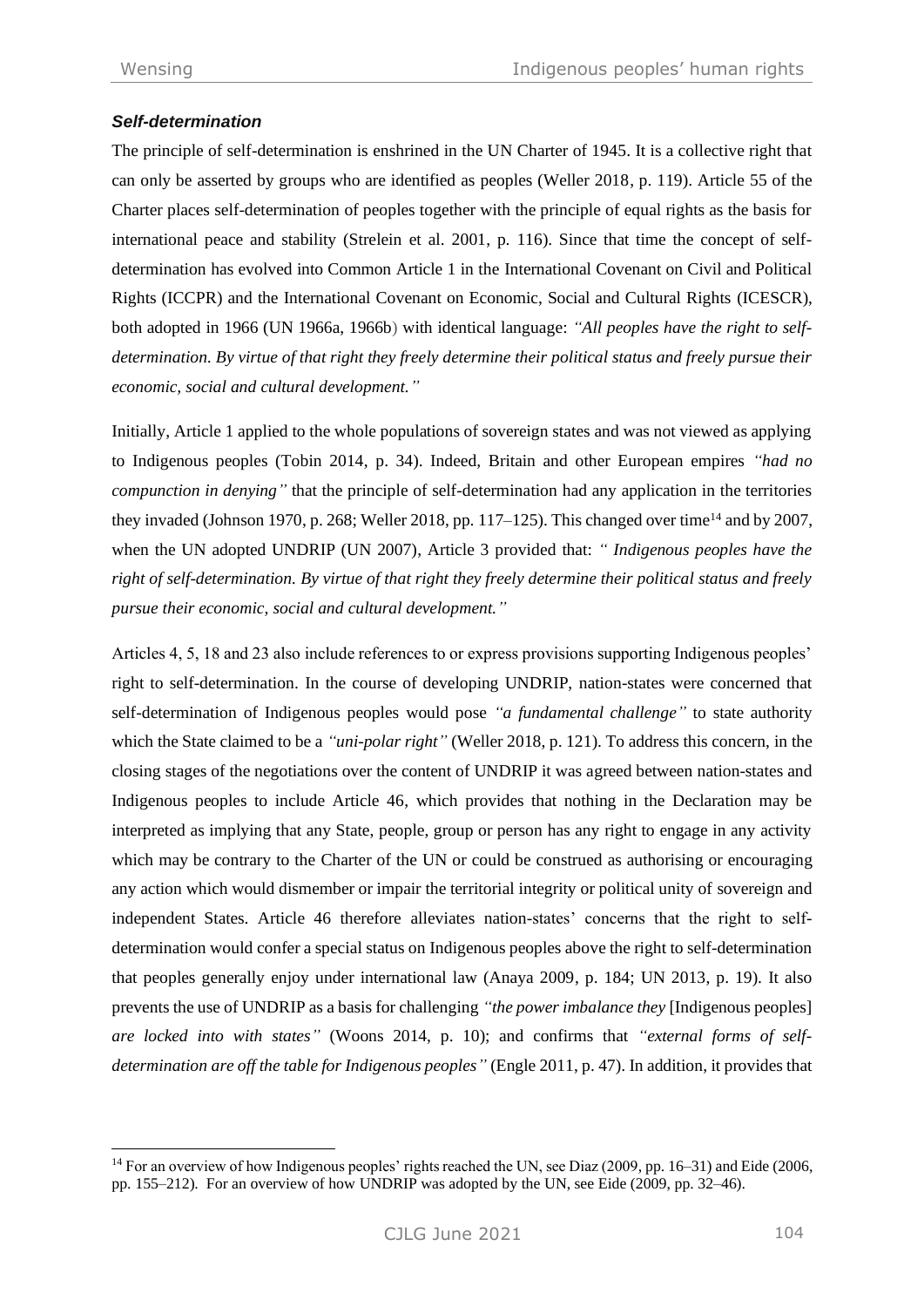UNDRIP shall be interpreted in accordance with the principles of justice, democracy, respect for human rights, equality, non-discrimination, good governance and good faith.

Turning to Australian practice, the Australian Human Rights Commission (AHRC) gets around the imputation of independence from the nation-state by defining 'self-determination' as meaning Aboriginal and Torres Strait Islander peoples should have a choice in determining how their lives are governed, should be able to participate in decisions affecting them, and should have control over their lives and development (AHRC 2010, p. 24).

Three Australian jurisdictions have enacted Human Rights Acts: Victoria, Queensland and the Australian Capital Territory (ACT). Victoria's Charter of Human Rights and Responsibilities Act 2006 makes reference to self-determination as a matter to consider in reviewing the Act. The Victorian Equal Opportunity and Human Rights Commission (2019, p. 18) noted in its 2019 report on the operation of the Charter that the state has taken an important step towards self-determination of Aboriginal peoples with the establishment of the First Peoples' Assembly of Victoria, which has since been recognised as an elected voice for the Aboriginal people of Victoria to participate in future treaty discussions. Moreover, the Victorian government has committed to establishing a truth and justice process to formally recognise historic wrongs and address ongoing injustices for Aboriginal Victorians (Williams 2020; Power 2021).

Queensland's Human Rights Act 2019 makes reference to self-determination in its Preamble, but does not include any provisions to enact it. Neither the ACT's Human Rights Act 2004 nor the explanatory statement to the Human Rights Amendment Bill 2015 (ACT), which inserted certain Aboriginal rights into the Act, make any mention of self-determination for the Aboriginal and Torres Strait Islander peoples in the territory.

While these jurisdictions have enacted human rights statutes or charters with specific provisions for protecting the rights of Aboriginal and Torres Strait Islander peoples, they only protect individual rights, not group rights, and there are limitations on how they may be applied in relation to protecting Aboriginal and Torres Strait Islander peoples' collective rights to their traditional lands in land use and environmental planning processes and decision-making (Wensing and Porter 2015).

# *Free, prior and informed consent*

The principle that the free, prior and informed consent (sometimes referred to as 'FPIC') of Indigenous peoples *"should be obtained in relation to matters connected with their fundamental human rights and capable of producing significant negative effects on their cultures and their lives"* (Barelli 2018, p. 250)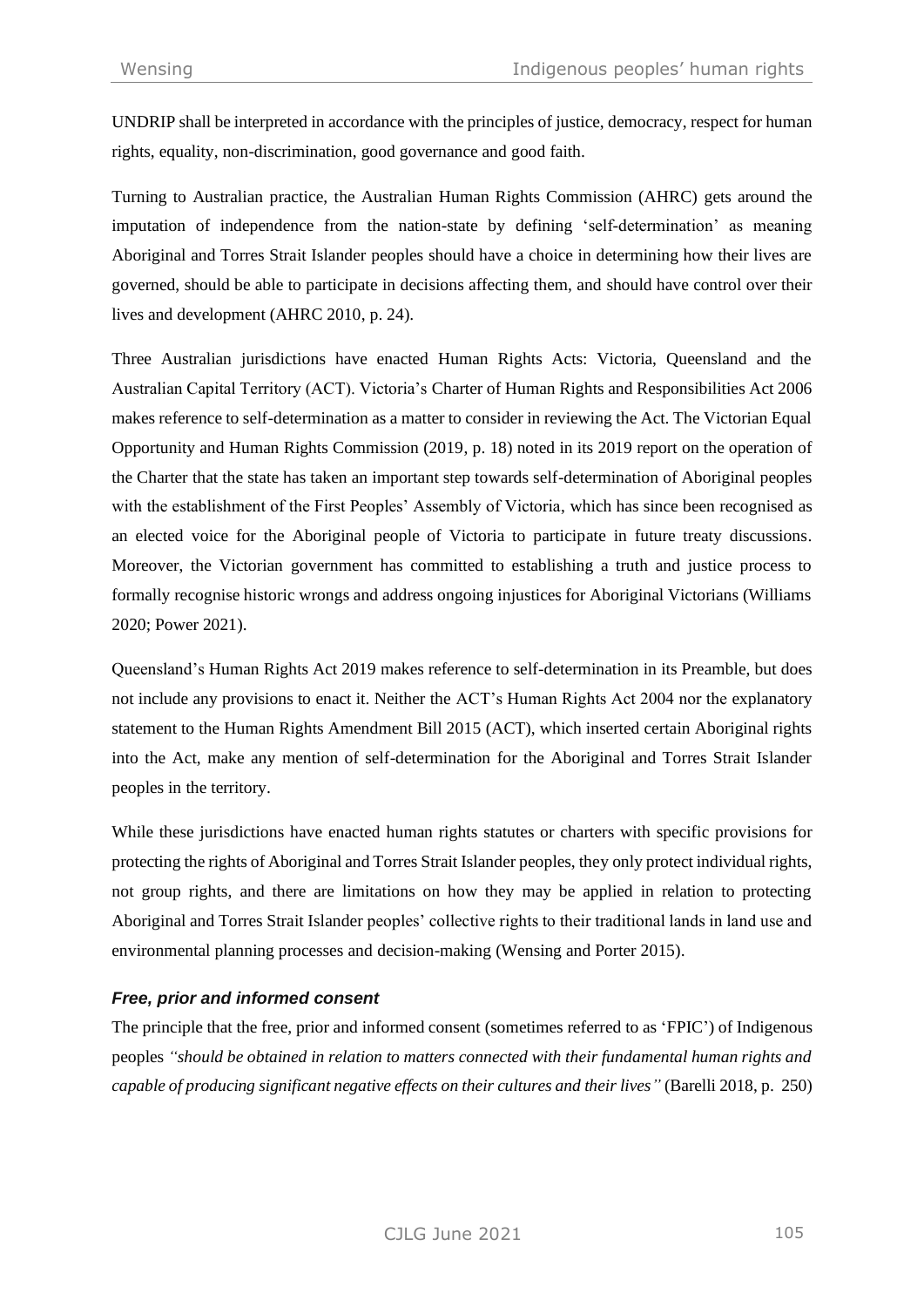is enshrined in several Articles of UNDRIP (UN 2007).<sup>15</sup> In particular, Articles 19 and 32 detail what is entailed in enacting free, prior and informed consent (Figure 1).

*Figure 1: UNDRIP Articles enacting free, prior and informed consent*

### **Article 19**

States shall consult and cooperate in good faith with the indigenous peoples concerned through their own representative institutions in order to obtain their free, prior and informed consent before adopting and implementing legislative or administrative measures that may affect them.

# **Article 32**

1. Indigenous peoples have the right to determine and develop priorities and strategies for the development or use of their lands or territories and other resources.

2. States shall consult and cooperate in good faith with the indigenous peoples concerned through their own representative institutions in order to obtain their free and informed consent prior to the approval of any project affecting their lands or territories and other resources, particularly in connection with the development, utilization or exploitation of mineral, water or other resources.

3. States shall provide effective mechanisms for just and fair redress for any such activities, and appropriate measures shall be taken to mitigate adverse environmental, economic, social, cultural or spiritual impact.

#### Source: UN (2007)

The principle of free, prior and informed consent therefore has four interlinked elements, or 'concepts':

- **Free** means no coercion, force, bullying, pressure, or improper influence.
- **Prior** means that Indigenous peoples have been consulted before the activity begins.
- **Informed** means Indigenous peoples are given all of the available information and informed when that information changes or when there is new information. If Indigenous peoples do not understand this information then they have not been informed. An interpreter or other person might need to be provided to assist.
- **Consent** means Indigenous peoples must be consulted and participate in an honest and open process of negotiation that ensures:
	- all parties are equal, none having more power or strength;
	- Indigenous peoples' group decision-making processes are allowed to operate; and
	- Indigenous peoples' right to choose how they want to live and their worldviews are respected (AHRC 2010, p. 25; Working Group on Indigenous Populations 2005, para 56).

<sup>15</sup> In particular, Articles 10 (relocation), 11 (cultural property), 19 (regulatory measures), 28 (land and territories), 29 (environment) and 32 (development and use of land/territories). For more details, see Joffe (2013) and Southalan and Fardin (2019).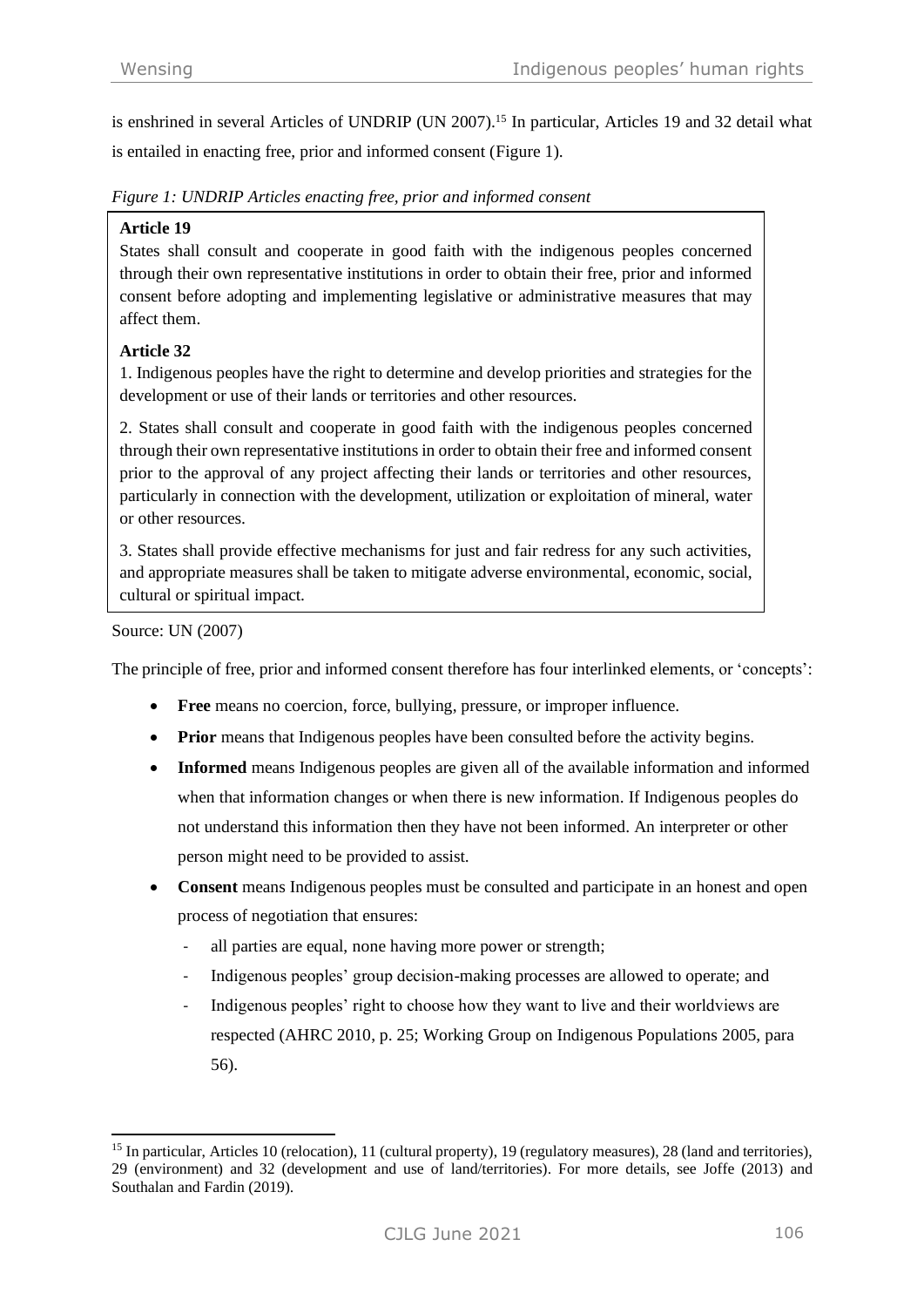The UN's Food and Agriculture Organization (FAO) (2016, p. 15) argues that these elements *"are interlinked, and should not be treated separately"*. Its good practice guide on the concept of free, prior and informed consent states that:

*…consent should be sought before any project, plan or action takes place (prior), it should be independently decided upon (free) and based on accurate, timely and sufficient information provided in a culturally appropriate way (informed) for it to be considered a valid result or outcome of a collective decision-making process (consent)* (FAO 2016, p. 15).

Applying these principles will create a process whereby governments, developers and Aboriginal and Torres Strait Islander peoples can talk to each other on an equal footing and come to a solution or agreement that all parties can accept (UNHRC 2009: Paras 36–57). It also means that Indigenous peoples must be involved in the design, development, implementation, monitoring and evaluation of all programmes, policies and legislation that affect them.

The principle of free, prior and informed consent raises the level of engagement with Indigenous peoples by switching the relationship from consultation to consent and provides a safeguard to Indigenous peoples' full participation in decisions affecting their rights and interests (Nosek 2017, pp. 119, 124). While the principle does not include a veto power, its articulation in UNDRIP does enable Indigenous people to say 'No': whether a state will choose to listen to them, even if it has followed the principle of free, prior and informed consent, is another matter.

Nevertheless, Indigenous peoples have also identified the principle of free, prior and informed consent as *"a requirement, prerequisite and manifestation of the exercise of their right to self-determination"* (UNHRC 2010a, 2010b). According to UNHRC (2009, pp. 14–15) those consent provisions are aimed at *"reversing the historical pattern of exclusion from decision-making, in order to avoid the future imposition of important decisions on Indigenous peoples, and allow them to flourish as distinct communities on lands to which their cultures remain attached"*. Violation of any of the elements of free, prior and informed consent may invalidate the outcomes of any purported agreement with the Indigenous peoples concerned (UNHRC 2011, p. 29).

While implementing free, prior and informed consent may seem *"deceptively simple"* (Southalan and Fardin 2019, p. 367) at the international level, complexities arise at the practical domestic level. Southalan and Fardin (2019, p. 367) argue that Australia has already engaged with some of the concepts of free, prior and informed consent which *"may have useful lessons for other jurisdictions".* The native title system in Australia recognises the communal, group or individual rights and interests of Aboriginal and Torres Strait Islander peoples, <sup>16</sup> and there is both jurisprudence arising from court decisions and specifically legislated requirements for consultation and consent in the Native Title Act 1993 (Cth). As

 $16$  Section 223(1) of the Native Title Act 1993 (Cth).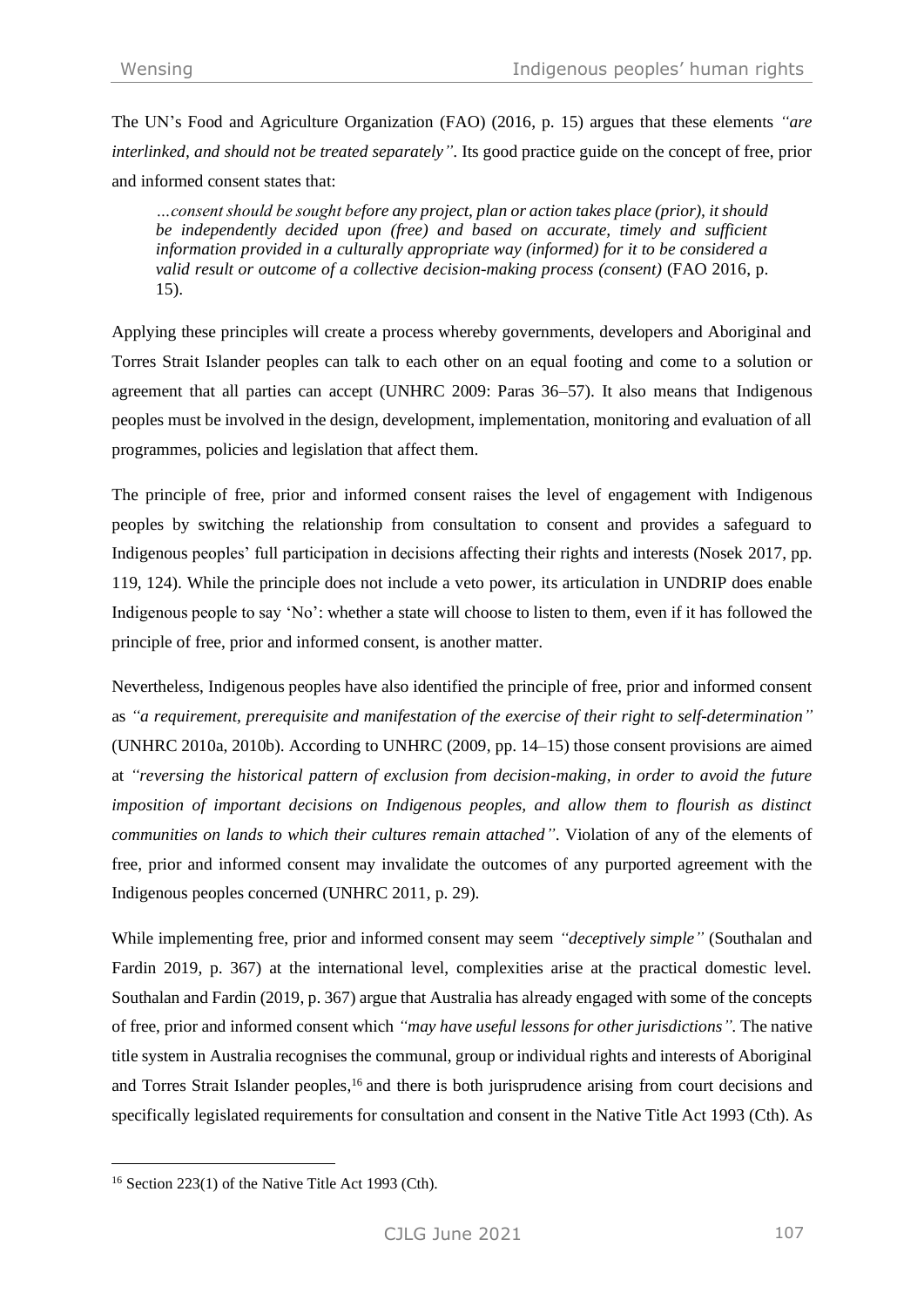such Australia has had to deal with matters arising from group identification and decision-making and the *"dynamics comprised within free, prior and informed consent"* that *"provide examples for others grappling with how to implement free, prior and informed consent"* (Southalan and Fardin 2019, p. 386). In summary, across the four concepts Southalan and Fardin found that:<sup>17</sup>

*Free***:** Australian courts *"have ruled meeting outcomes invalid where they were inappropriately arranged or interfered with"* by a third party, have struck down rulings *"where decisions were made without the Indigenous group being adequately informed"* and have held that where members of the applicant group *"have acted improperly (and contrary to their fiduciary obligations), they can be held liable to compensate the group for losses incurred"* (2019, p. 386).

*Prior***:** *"The courts have ruled various titles and government grants invalid for failure to comply with the relevant native title procedures"* (2019, p. 387).

*Informed:* The native title system *"established the statutory funding and structures to assist Indigenous groups in understanding and exercising"* their procedural rights in the Native Title Act 1993 (Cth)<sup>18</sup> and the courts see these provisions within the Act as assisting *"the native title groups in making decisions on an informed basis".* The courts also consider these elements of the native title system play a significant and important role in making the system workable (2019, p. 387). *"Equally important"* is the *"authorisation process requiring evidence (usually through meeting notice and procedures) that decisions have been made by the group"*, and the courts note that *"a group cannot give an informed decision if only part of the group knows of the matter"* (2019, p. 388).

*Consent***:** The notion of 'consent' means *"there must be an option to withhold consent"* but Southalan and Fardin find that this *"is not the case in Australia's native title law"*, because *"Court and Tribunal decisions have consistently ruled there is no domestic 'veto' for Indigenous groups under the national law"* (2019, p. 388). But, they claim, *"there is an obligation for governments and developers to negotiate in good faith, with laws and Court decisions prohibiting*  developments from proceeding where good faith negotiation had not occurred". They also argue that *"the validity of any 'group' decision is predicated on sufficient inclusion of individuals comprising the group"* and *"how the group's consent – or disputes about consent – is determined in practice"* are *"attendant considerations".* These matters are also relevant to the appointment

<sup>&</sup>lt;sup>17</sup> Case citations supporting these findings are not reproduced here. See footnotes 150 to 165 in Southalan and Fardin, (2019, pp. 386–388) for details.

<sup>&</sup>lt;sup>18</sup> Including the establishment of Native Title Representative Bodies or Native Title Service Providers to assist native title claimants or holders with native title matters under Part 11 of the Native Title Act 1993 (Cth), and various procedural rights for future acts affecting native title rights and interests, including the right to be notified, the opportunity to comment, the right to be consulted or the right to negotiate depending on the nature of the future act. See Sections 24AA to 24OA and Section 233(1) of the Native Title Act 1993 (Cth) for details.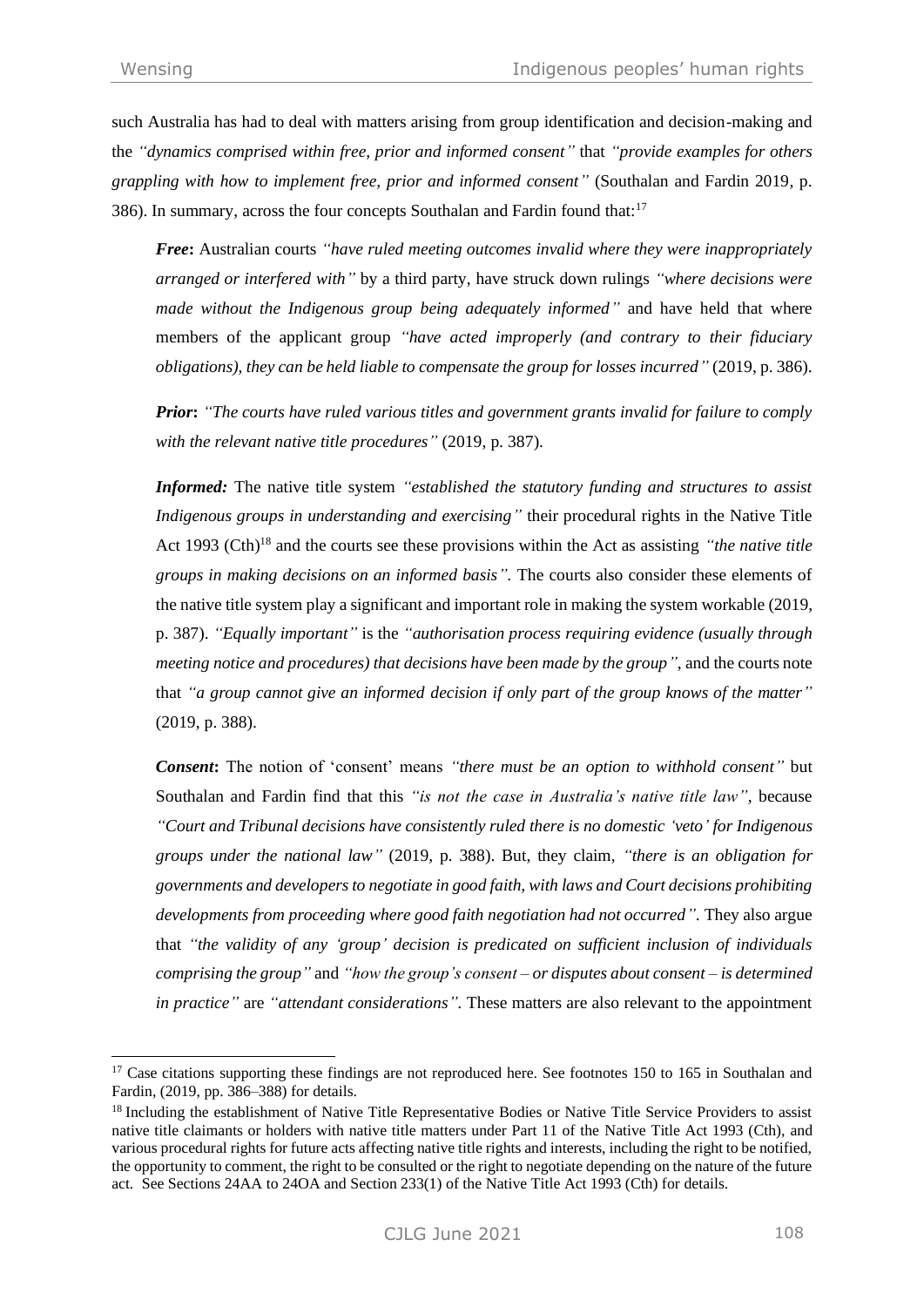and conduct of representatives, the conduct of meetings and whether decisions are made according to traditional or other practices (2019, p. 388).

Southalan and Fardin's (2019, p. 386) analysis shows that developments in Australian law and its related jurisprudence are relevant to the dynamics of applying the concept of free, prior and informed consent. However, they also reiterate and emphasise the fact that *"Australian laws do not replicate"* the key elements of free, prior and informed consent as reflected in UNDRIP (Southalan and Fardin 2019, p. 386).

# **Relevance of the international human rights framework**

In the last two decades there have been several developments internationally that are increasingly pointing towards the adoption of human-rights-based approaches to policy, planning and development, especially when dealing with Indigenous peoples' rights. As the UN states, there are intrinsic and instrumental rationales for doing so:

- it is the right thing to do, morally and legally; and
- it will lead to better and more sustainable human development outcomes (UNICEF 2016).

As argued earlier, UNDRIP expresses rights and by doing so explains how Indigenous peoples want nation-states (and others) to conduct themselves in relation to matters that may affect their rights and interests. In that sense, there is an expectation by Indigenous peoples and others that UNDRIP imposes obligations on States and third parties to conform to the standards expressed in the Declaration; and that, as a consequence of endorsing UNDRIP, nation-states can no longer make decisions affecting Indigenous peoples' rights and interests by imposition, but rather have a duty to consult with Indigenous peoples on the basis of free, prior and informed consent.

#### *Australia's lack of compliance*

As noted earlier, Australia has yet to overcome its lack of political will and make a commitment to the effective implementation of UNDRIP, especially in so far as the Declaration applies to Aboriginal and Torres Strait Islander peoples' land rights and interests within Australia. Failure to protect Aboriginal and Torres Strait Islander peoples' laws and customs could also amount to a breach of Australia's international human rights obligations (Dodson 1998, p. 210), something Australia has so far not avoided.

The UN has a framework for monitoring and assessing the human rights practices of State parties around the world. Key elements of that framework include the UN Office of the High Commissioner for Human Rights (OHCHR), UNHRC, the Special Procedures of the UNHRC and seven human rights treaty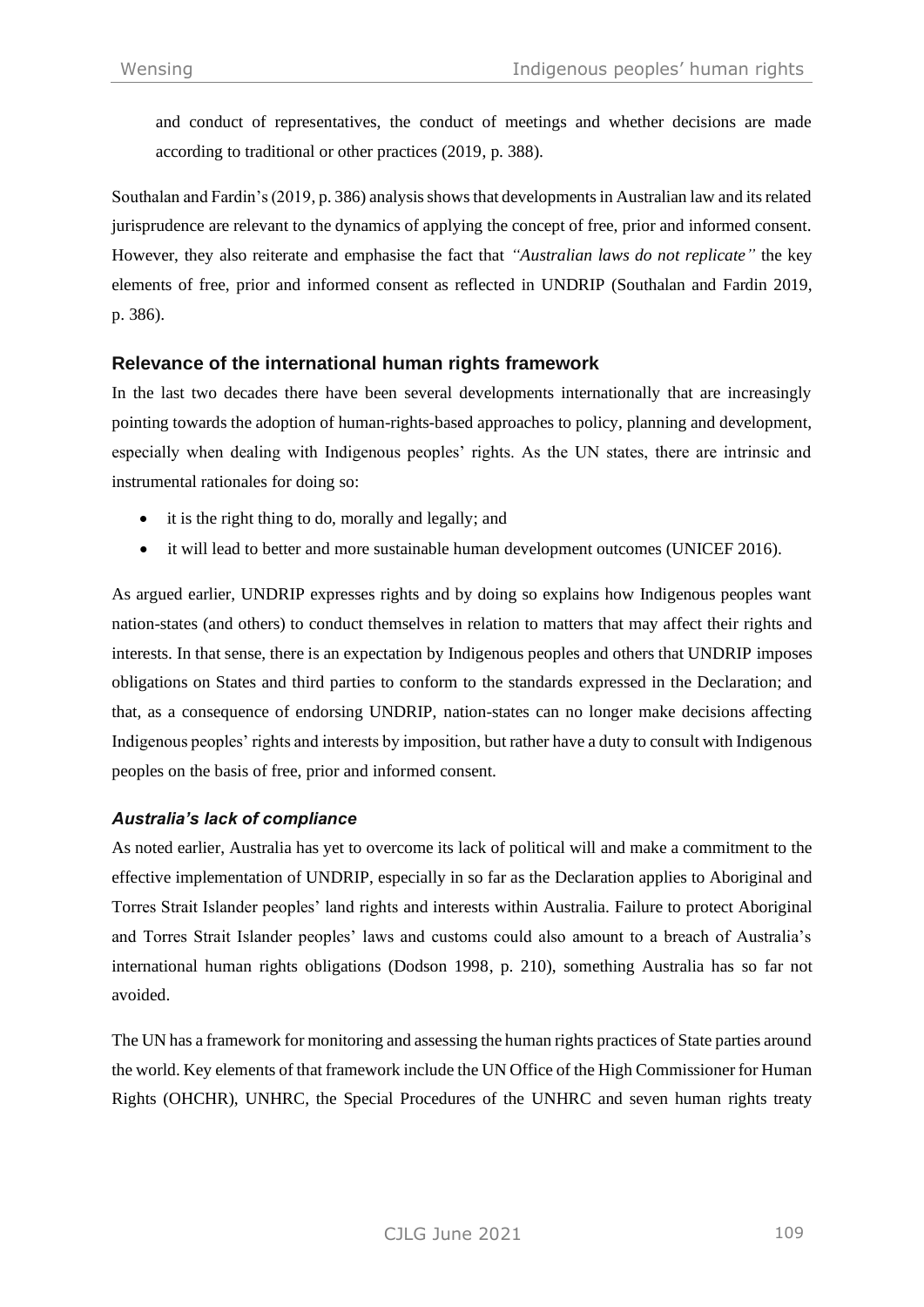bodies that monitor the implementation of the core international human rights treaties.<sup>19</sup> The OHCHR supports the work of the treaty bodies and assists them in their monitoring and reporting requirements through their respective secretariats.

Through ratification of international human rights treaties, State parties (ie national governments) undertake to put into place domestic measures and legislation compatible with their treaty obligations and duties. Where domestic legal proceedings fail to address human rights abuses, mechanisms and procedures for individual complaints or communications are available at regional and international levels to help ensure that international human rights standards are indeed respected, implemented and enforced within States (OHCHR 2019).

One of those mechanisms is the Universal Periodic Review (UPR). The UPR was established by the UN General Assembly in 2006 as a unique State-driven peer review mechanism whereby the human rights record of all 193 Member States is reviewed every four and a half years, on equal footing, by fellow States during an inter-governmental Human Rights Council Working Group session in Geneva. All States, without exception, are provided with the opportunity to declare what actions they have taken to improve the human rights situations in their countries and to fulfil their human rights obligations, and all States can actively engage in reviewing the human rights record of their peers and in making recommendations to them (UNHRC 2020). No other universal mechanism of this kind currently exists (UNHRC 2020). Each review is based on three documents:

- information provided by the State, which takes the form of a 'national report';
- information compiled from UN entities, including the UN human rights bodies, UN country teams and individual UN agencies, funds and programmes –which document is titled 'Compilation of UN information' and is prepared by the OHCHR; and
- information from other stakeholders, including national human rights institutions, NGOs and regional bodies, including regional human rights mechanisms, which is compiled into a document titled 'Summary of stakeholders' information', also prepared by the OHCHR.

During each review the nation-state presents its national report, which is followed by questions and recommendations from other States. The State under review has the opportunity to make preliminary comments on the recommendations, choosing to either accept or note them. The final report of the review then includes a clear State position on every recommendation and is adopted some three months later at a plenary session of the Human Rights Council and published on the Council's website (UNHRC 2020).

<sup>&</sup>lt;sup>19</sup> The seven human rights treaty bodies are the Human Rights Committee (HRC), the Committee on Economic, Social and Cultural Rights (CESCR), the Committee on the Elimination of Racial Discrimination (CERD), the Committee on the Elimination of Discrimination Against Women (CEDAW), the Committee Against Torture (CAT), the Committee on the Rights of the Child (CRC), and the Committee on Migrant Workers (CMW).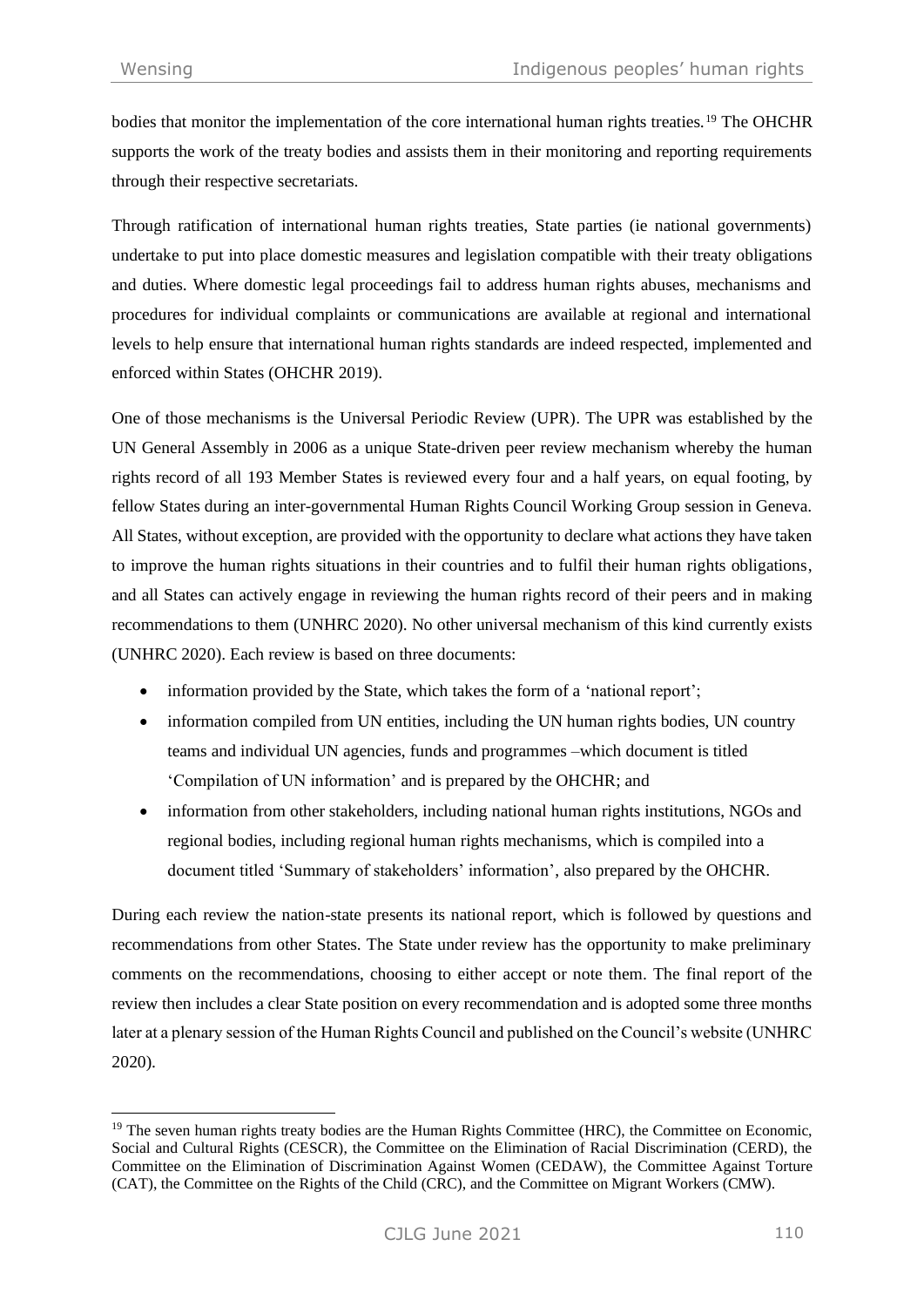Australia has participated in each of the UPR cycles since its inception, and appeared before the third cycle of the UPR in January 2021. In the UNHRC's *Compilation on Australia* report (UNHRC 2021b, p. 2), the Commissioner noted the Special Rapporteur on racism had found that Australia's Constitution provides no protection against racial discrimination and the Special Rapporteur on the rights of Indigenous peoples had found numerous disturbing reports on the prevalence of racism against Aboriginal and Torres Strait Islander peoples. The report also noted that the UN Committee on the Elimination of Racial Discrimination (UNCERD) regretted that Indigenous peoples' legal status was not enshrined in Australia's Constitution and noted UNCERD's concerns that the Indigenous peoples' land claims remain unresolved and that the Native Title Act 1993 (Cth) remains a cumbersome tool requiring claimants to provide a high standard of proof to demonstrate their connections with the land. Australia's response to the UNHRC's *Compilation on Australia* report (UNHRC 2021c) did not address these matters in any meaningful way.

The UPR Working Group's report on Australia (UNHRC 2021d) includes over 340 specific recommendations from various countries around the world, most notably recommending that Australia:

- ratifies the human rights instruments that it has not yet ratified (specifically ILO Convention 169, listed in Table 1);
- guarantees sufficient funding for the Australian Human Rights Commission so it can effectively carry out its work;
- strengthens measures to eliminate racial discrimination against its Indigenous peoples; and
- takes the necessary steps to develop a national plan of action to implement UNDRIP.

While the Working Group's report notes the Australian government's voluntary commitments to continue to work towards a referendum to recognise Aboriginal and Torres Strait Islander Australians in the Constitution, and to support that referendum when it has the best chance of succeeding, Australia is expected to respond to each of the recommendations in the Working Group's report to the UNHRC before the end of its forty-seventh session in July 2021.

As a signatory to the Convention on the Elimination of All Forms of Racial Discrimination (1965), Australia also comes under the scrutiny of UNCERD. Australia has included the Convention on the Elimination of All Forms of Racial Discrimination as a Schedule to the Racial Discrimination Act 1975 (Cth). As such, Australia is obliged to take steps to ensure compliance with the rights set out in the **Convention** 

Australia's actions (or lack thereof) with respect to the land rights of its Indigenous peoples have therefore been scrutinised on several occasions by UNCERD, the first human rights treaty monitoring body to adopt a specific general recommendation on the rights of Indigenous peoples to their traditional lands (Gilbert 2017).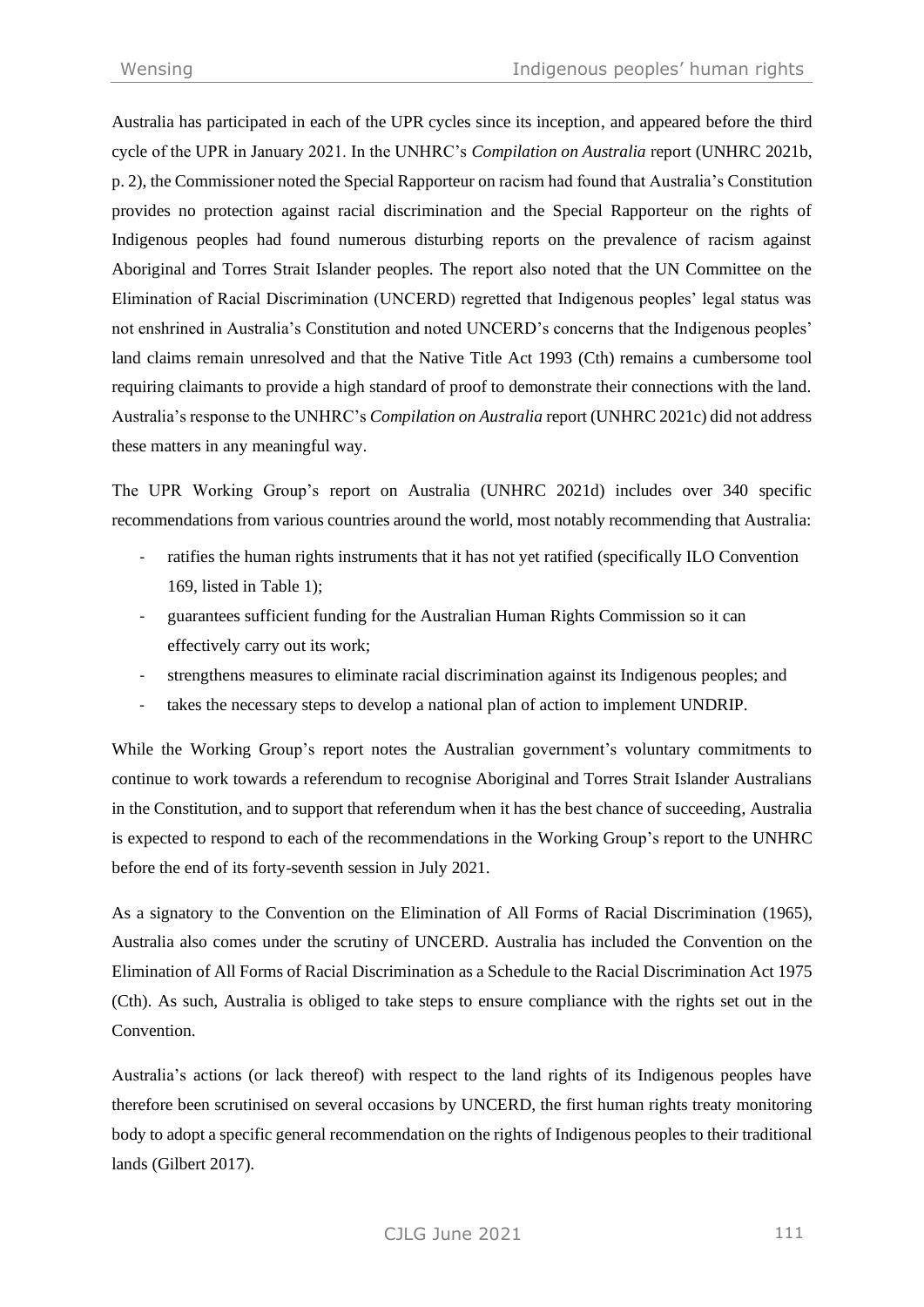Articles 5 and 6 of General Recommendation XXIII state the following:

*5. The Committee especially calls upon States parties to recognize and protect the rights of indigenous peoples to own, develop, control and use their communal lands, territories and resources and, where they have been deprived of their lands and territories traditionally owned or otherwise inhabited or used without their free and informed consent, to take steps to return those lands and territories. Only when this is for factual reasons not possible, the right to restitution should be substituted by the right to just, fair and prompt compensation. Such compensation should as far as possible take the form of lands and territories.*

*6. The Committee further calls upon States parties with indigenous peoples in their territories to include in their periodic reports full information on the situation of such peoples, taking into account all relevant provisions of the Convention* (UNCERD 1997).

In 1998 UNCERD found that the winding back of protections to native title rights and interests in that year's amendments to Australia's Native Title Act 1993 (Cth) went so far as to bring into question the Act's claim to be a 'special measure' within the meaning of Articles 1(4) and 2(2) of the Convention on the Elimination of All Forms of Racial Discrimination*,* as well as Australia's compliance with Articles 2 and 5 of the Convention (UNCERD 1999, p. 7). 'Special measures' in international human rights law are generally understood as encompassing measures regarded as 'affirmative action' or 'positive discrimination' (Hunyor 2009).

More recently, UNCERD in its eighteenth to twentieth periodic report on Australia (UNCERD, 2017) recommended that Australia:

- urgently amend the Native Title Act 1993 (Cth) in order to lower the standard of proof of Aboriginal and Torres Strait Islander peoples' title to land and simplify the applicable procedures;
- ensure that the principle of free, prior and informed consent is incorporated into the Act and other legislation as appropriate and fully implemented in practice;
- consider adopting a national plan of action to implement the principles contained in UNDRIP; and
- reconsider Australia's position and ratify the ILO Indigenous Tribal Peoples Convention 1989 (ILO No. 169) (ILO 1989).

In its latest 'concluding observations' on Australia's periodic reports, UNCERD has recommended that Australia accelerate its efforts to implement the principles of self-determination, as set out in UNDRIP (UNCERD 2017, p. 5) and as cited in the *Uluru Statement from the Heart* (Referendum Council 2017b), including by *"entering into good faith treaty-negotiation with Indigenous Peoples"*. UNCERD has also requested that Australia provide detailed information in its next periodic report on concrete measures taken to implement this recommendation (UNCERD 2017, p. 10).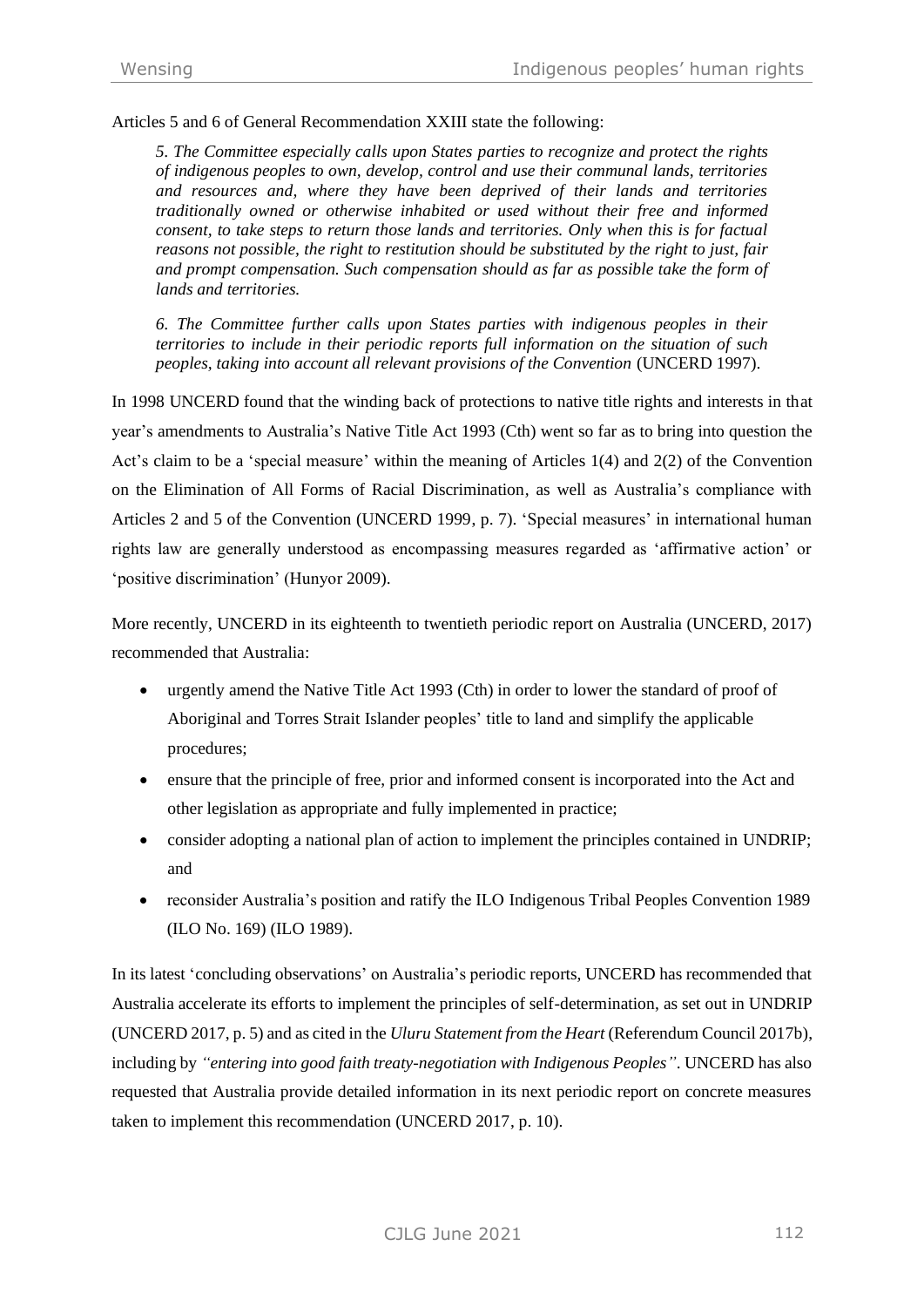# **A major turning point?**

The Aboriginal and Torres Strait Islander peoples of Australia have long campaigned for recognition within the nation's founding document, the Australian Constitution (Lino 2018). Following almost two decades of public debate, 40 Aboriginal and Torres Strait Islander leaders met with the then prime minister and the opposition leader in July 2015 to determine the next steps towards holding a referendum to amend Australia's Constitution. The attendees presented the prime minister and the leader of the opposition with a document entitled *Statement on Constitutional Recognition*<sup>20</sup> which outlined their concerns about lack of recognition, emphasised the importance of leadership from the prime minister and the leader of the opposition, and called upon them to engage in a dialogue with the Aboriginal and Torres Strait Islander peoples of Australia to negotiate the wording of the question to be put to a Constitutional referendum.<sup>21</sup>

Following this meeting, the prime minister and the leader of the opposition agreed to establish a Referendum Council with roughly equal Indigenous and non-Indigenous representation to guide the dialogues with Aboriginal and Torres Strait Islander peoples around Australia (Referendum Council 2017a, p. 46). The council adopted an unprecedented deliberative process in which Aboriginal and Torres Strait Islander people from around Australia debated and ultimately reached broad agreement on their future within Australia's constitutional order. Indigenous leaders led 12 'Regional Dialogues' – intensive deliberative meetings of roughly 100 Aboriginal and Torres Strait Islander people, each designed to be broadly representative of the region in which they were being held. Each region then sent a delegation to the National Indigenous Convention that was held at Uluru in central Australia in May 2017 (Referendum Council 2017a, pp. 3–35).

After three days of intensive discussions and negotiations at Uluru, a national expression emerged from the convention in the form of the *Uluru Statement from the Heart* (Figure 2) (Referendum Council 2017b). The statement met with a remarkable degree of consensus amongst those present: a standing ovation and unanimous endorsement from the floor of the convention on its first reading.<sup>22</sup>

The three key elements in the statement are 'Voice', 'Treaty' and 'Truth' (Davis 2017, p. 131). The first element is a proposal for a constitutionally enshrined First Nations Voice to parliament, whose

<sup>&</sup>lt;sup>20</sup> The statement is reproduced in full in the Aboriginal and Torres Strait Islander Social Justice Commissioner's *Social Justice and Native Title Report 2015* (2015, pp. 32–34).

<sup>&</sup>lt;sup>21</sup> Section 128 of the Australian Constitution sets out the mode of altering the Constitution. The proposed law to alter the Constitution must be passed by an absolute majority of both houses of parliament and must then be put to the people by referendum. The referendum requires a majority of the electors in a majority of Australian states and a majority of all electors before the proposed law amending the Constitution can be presented to the governorgeneral for the Queen's assent. Voting by citizens over the age of 18 is compulsory.

 $22$  Nevertheless, because the statement was not as radical as some would have liked, a small group of Indigenous and non-Indigenous people protested at the convention and a handful of delegates walked out.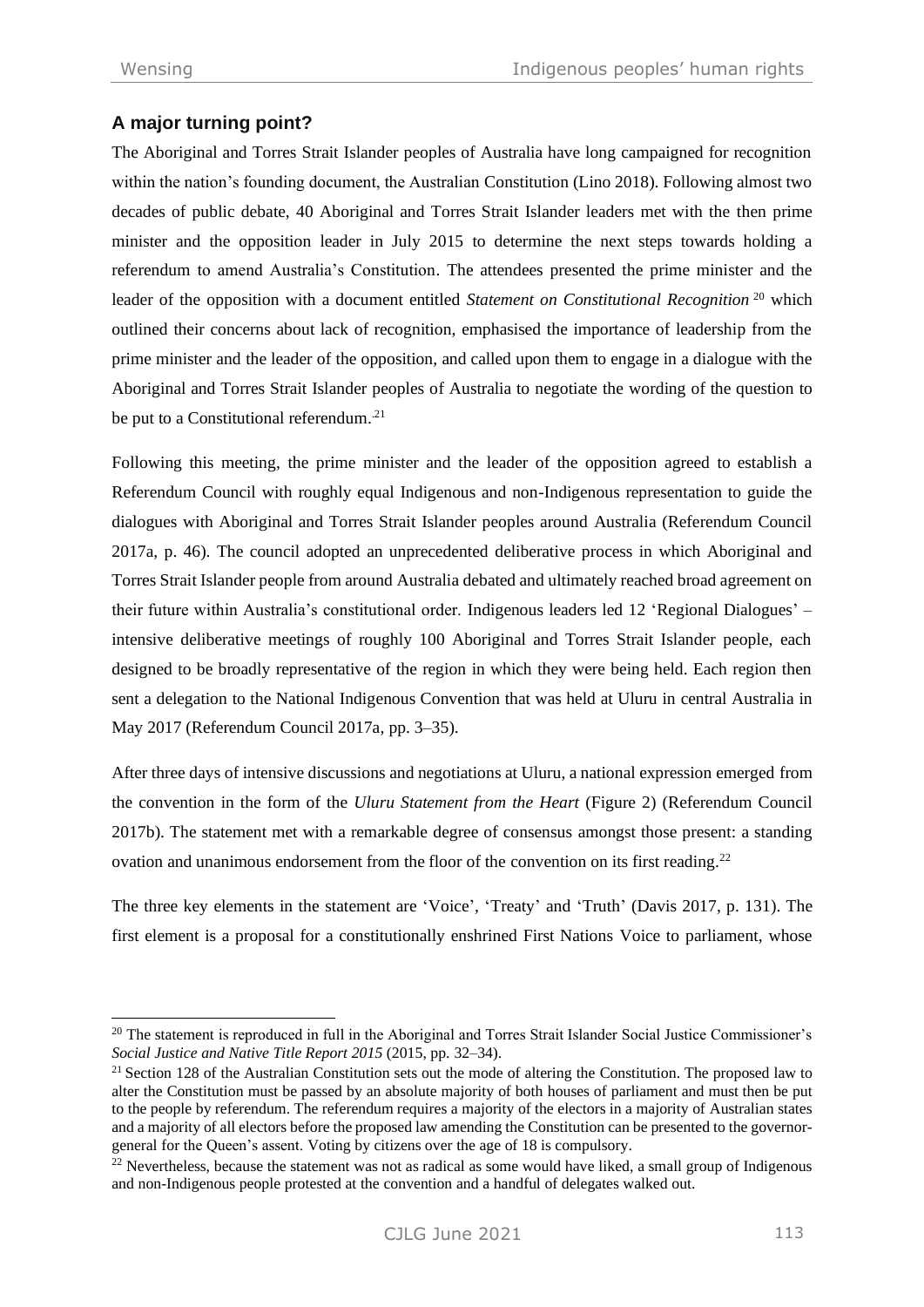functions are to be determined by parliament but would involve the supervision of Section  $51(xxy)^{23}$ and Section 122 of the Constitution. <sup>24</sup> While the Australian government has responded to this first element, in part, by co-designing a legislated 'Voice' proposal with a large group of Aboriginal and Torres Strait Islander people from across Australia (National Indigenous Australians Agency 2020), it falls well short of being included in the Constitution to protect it from the whims of government to abolish it, as has happened in the recent past (Appleby 2021; Davis 2021). The second element is a *makarrata* (treaty). *Makarrata* is a Yolngu word from north-eastern Arnhem Land, sometimes translated as *"things are alright again after a conflict"* or *"coming together after a struggle"* (Hiatt 1987). The third element (truth) is the creation of a Makarrata Commission by legislation that will enable localised truth-telling on a First Nations basis – that is, using geographical areas identified by the Aboriginal and Torres Strait Islander peoples based on language or clan ancestry and connections to Country, <sup>25</sup> rather than regions determined by the state.

The significance of the *Uluru Statement from the Heart* is that it *"was issued as an 'invitation' to the Australian people to work with First Nations peoples"* because it is the people of Australia who vote to change the Constitution (Davis and Williams 2021, p. 5).

<sup>23</sup> Section 51(xxvi) provides that: *"The Parliament shall, subject to the Constitution, have the power to make laws for the peace, order and good government of the Commonwealth with respect to:* […] *The people of any race for whom it is deemed necessary to make special laws."*

<sup>24</sup> Section 122 provides that: *"The Parliament may make laws for the government of any territory surrendered by any State to and accepted by the Commonwealth, or of any territory placed by the Queen under the authority of and accepted by the Commonwealth, or otherwise acquired by the Commonwealth, and may allow the representation of such territory in either House of the Parliament to the extent and on the terms which it thinks fit."*

<sup>25</sup> The term 'Country' refers to *"the collective identity shared by a group of people, their land (and sea)"* (Palmer 2001) and includes all the *"values, places, resources, stories, and cultural obligations"* (Smyth 1994) associated with Aboriginal and Torres Strait Islander peoples' ancestral lands and waters. Rose (1996, p. 10) in her ground-breaking work for the former Australian Heritage Commission, also found that 'Country' *"is synonymous with life"* and that *"life for Aboriginal people needs no justification".* That Aboriginal peoples' conception of country is *"multi-dimensional"* consisting of *"all people, animals, plants, Dreamings, underground, earth, soils, minerals and waters, surface water, and air; that it has origins and a future; and that it exists both in and through time".* All of these are identified by Aboriginal people as being integral parts of their particular country, and each country is surrounded by other unique and inviolable whole countries, ensuring that no country is isolated and *"together they make up some larger whole",* each not knowing the full extent because *"knowledge is, of necessity, local"* (Rose 1996, pp. 9, 12, 13).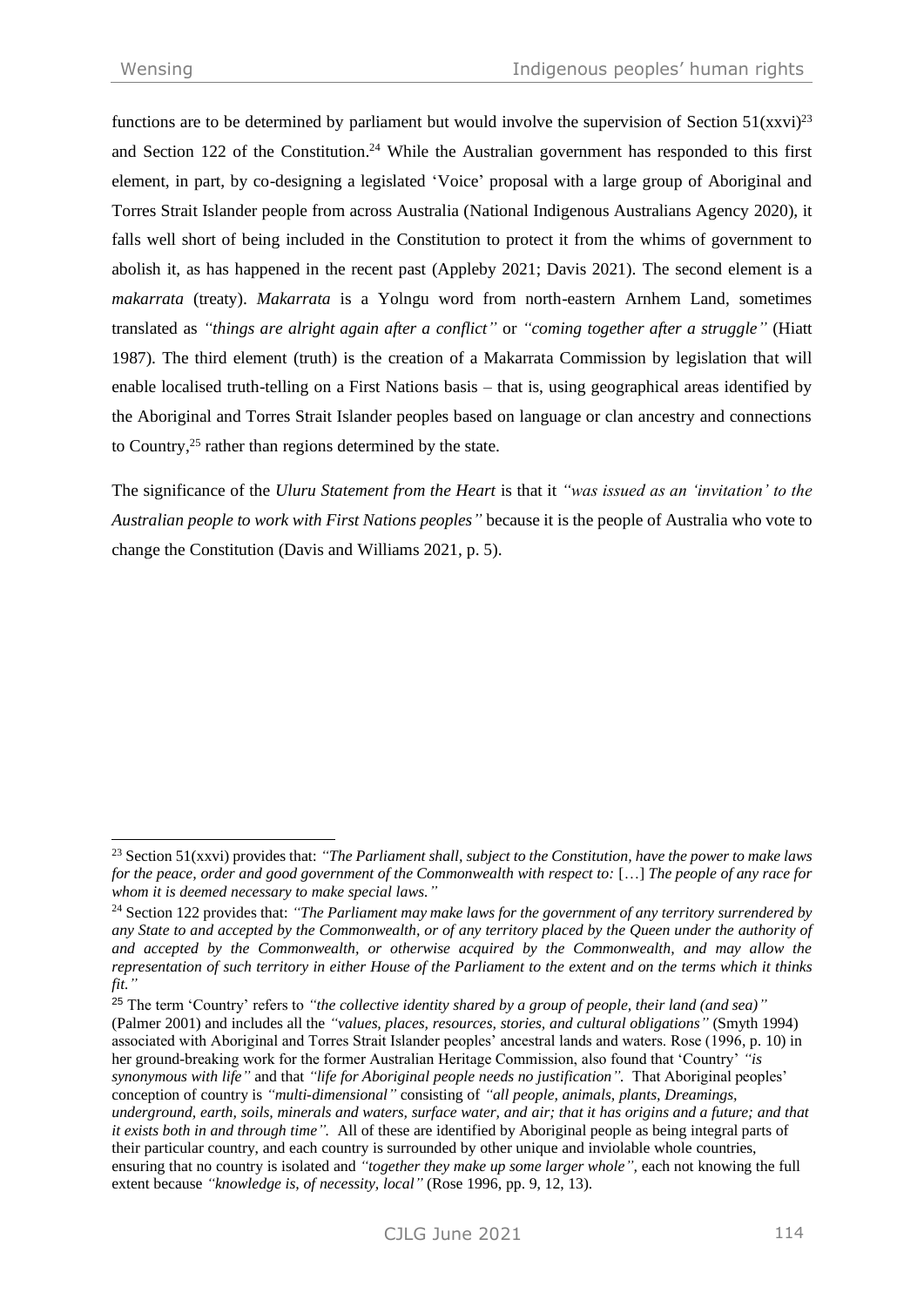*Figure 2: Uluru Statement from the Heart,* May 2017

### **ULURU STATEMENT FROM THE HEART**

We, gathered at the 2017 National Constitutional Convention, coming from all points of the southern sky, make this statement from the heart:

Our Aboriginal and Torres Strait Islander tribes were the first sovereign Nations of the Australian continent and its adjacent islands, and possessed it under our own laws and customs. This our ancestors did, according to the reckoning of our culture, from the Creation, according to the common law from 'time immemorial', and according to science more than 60,000 years ago.

This sovereignty is a spiritual notion: the ancestral tie between the land, or 'mother nature', and the Aboriginal and Torres Strait Islander peoples who were born therefrom, remain attached thereto, and must one day return thither to be united with our ancestors. This link is the basis of the ownership of the soil, or better, of sovereignty. It has never been ceded or extinguished, and co-exists with the sovereignty of the Crown.

How could it be otherwise? That peoples possessed a land for sixty millennia and this sacred link disappears from world history in merely the last two hundred years?

With substantive constitutional change and structural reform, we believe this ancient sovereignty can shine through as a fuller expression of Australia's nationhood.

Proportionally, we are the most incarcerated people on the planet. We are not an innately criminal people. Our children are aliened from their families at unprecedented rates. This cannot be because we have no love for them. And our youth languish in detention in obscene numbers. They should be our hope for the future.

These dimensions of our crisis tell plainly the structural nature of our problem. This is the torment of our powerlessness.

We seek constitutional reforms to empower our people and take a rightful place in our own country. When we have power over our destiny our children will flourish. They will walk in two worlds and their culture will be a gift to their country.

We call for the establishment of a First Nations Voice enshrined in the Constitution.

Makarrata is the culmination of our agenda: the coming together after a struggle. It captures our aspirations for a fair and truthful relationship with the people of Australia and a better future for our children based on justice and self-determination.

We seek a Makarrata Commission to supervise a process of agreement-making between governments and First Nations and truth-telling about our history.

In 1967 we were counted, in 2017 we seek to be heard. We leave base camp and start our trek across this vast country. We invite you to walk with us in a movement of the Australian people for a better future.

Source: Referendum Council 2017b

As Megan Davis, one of the Aboriginal members of the Referendum Council, argues, the National Indigenous Convention was deliberately seeking *"to engage the hearts and minds of the Australian people, because it is they who understand the current climate of policy inertia and it is they who*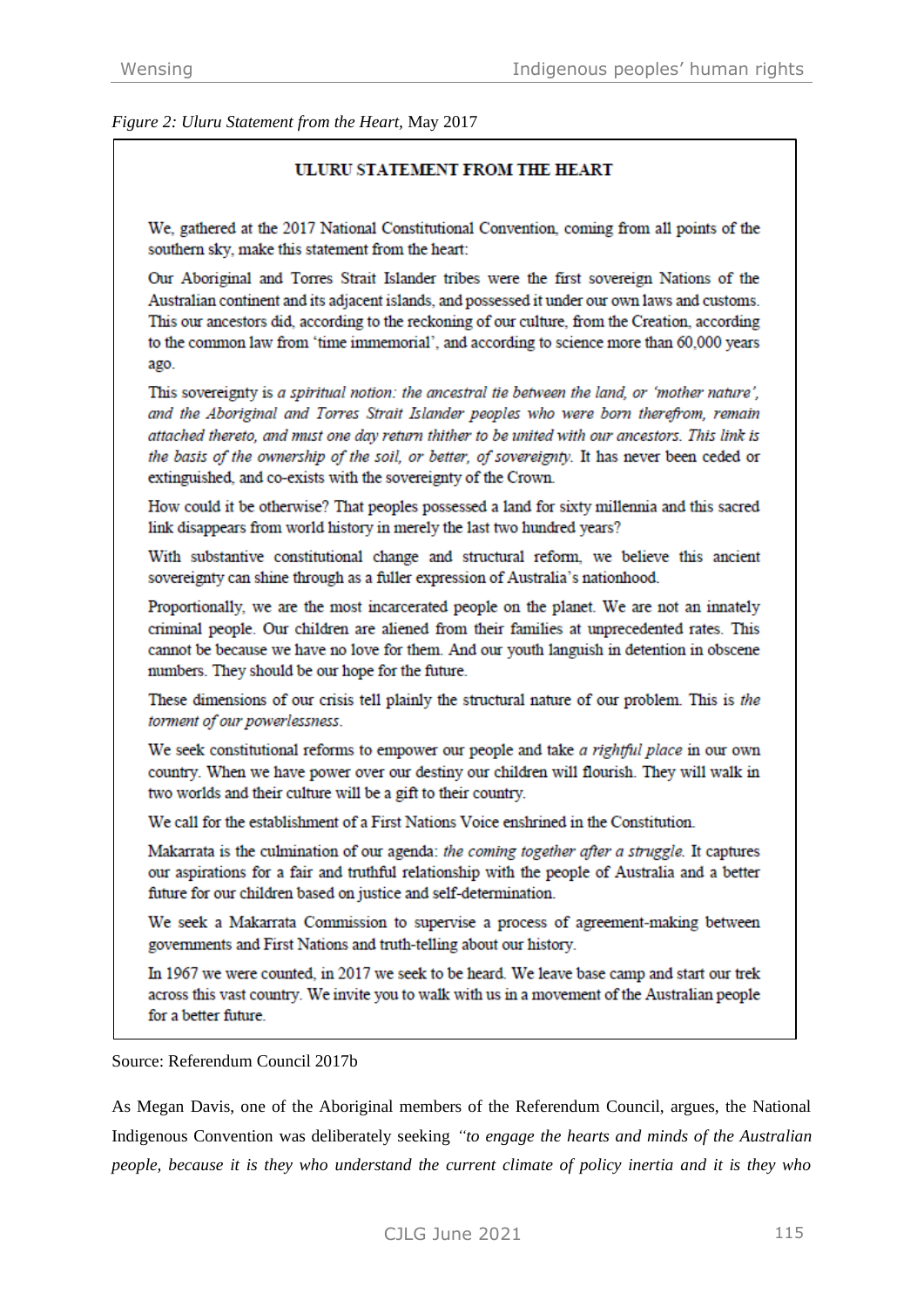*ultimately can change the Constitution's text"* (Davis 2017, p. 132). While the Uluru Statement from the Heart has met with a lacklustre response from the Australian government (Turnbull 2017; Conifer 2017), it may well prove a major turning point for the relationship between the Indigenous peoples of Australia and the people and country as a whole, including other levels of government and the corporate and non-government sectors. For example, as a consequence of the statement, four state and territory governments in Australia are now embarking on establishing mechanisms in their own jurisdictions to give Aboriginal and Torres Strait Islander peoples a voice, and also on moves towards treaties or equivalent agreements. These matters will be explored in more detail in the second article in this series.

# **Conclusion**

While the Australian Government's commitment to real constitutional reform in Australia continues to wax and wane, the country's Indigenous peoples continue their pursuit of applying the international human rights framework to the way they are treated. As Davis (2017, p. 144) notes, Aboriginal and Torres Strait Islander peoples have asked for *"the Constitution to be amended to compel the Parliament to hear Indigenous views before making decisions about Indigenous rights"*. And they have also asked the nation to engage in truth-telling and to consider a treaty or treaties *"to capture their aspirations for a fair and truthful relationship with the people of Australia"* (Referendum Council 2017b). This paper has sketched out the international human rights framework and its key elements and how it applies to Australia, while also drawing attention to the fact that Canada and New Zealand have recently made clear commitments to applying UNDRIP in their respective jurisdictions.

The second of the author's two articles will take a closer look at how the land rights and interests of Australia's Aboriginal and Torres Strait Islander peoples are being recognised at both national and state/territory levels, including through amendments to state constitutions, native title settlements, nonnative title processes and treaty negotiations. It will draw some further comparisons, in particular with Canada and New Zealand, given our shared histories as part of the Commonwealth of Nations.

# **Declaration of conflicting interest**

The author declared no potential conflicts of interest with respect to the research, authorship, and/or publication of this article.

# **Funding**

The authors received no financial support for the research, authorship, and/or publication of this article.

# **References**

Aboriginal and Torres Strait Islander Social Justice Commissioner. (2015) *Social justice and native title report 2015*. Sydney: Australian Human Rights Commission. Available at: <https://humanrights.gov.au/sites/default/files/document/publication/SJRNTR2015.pdf>

Aboriginal Victoria. (2017) *Treaty fact sheet.* Available at: [https://www.djillong.net.au/images/Aboriginal\\_Treaty\\_Fact\\_Sheet\\_-\\_AV\\_2016.pdf](https://www.djillong.net.au/images/Aboriginal_Treaty_Fact_Sheet_-_AV_2016.pdf)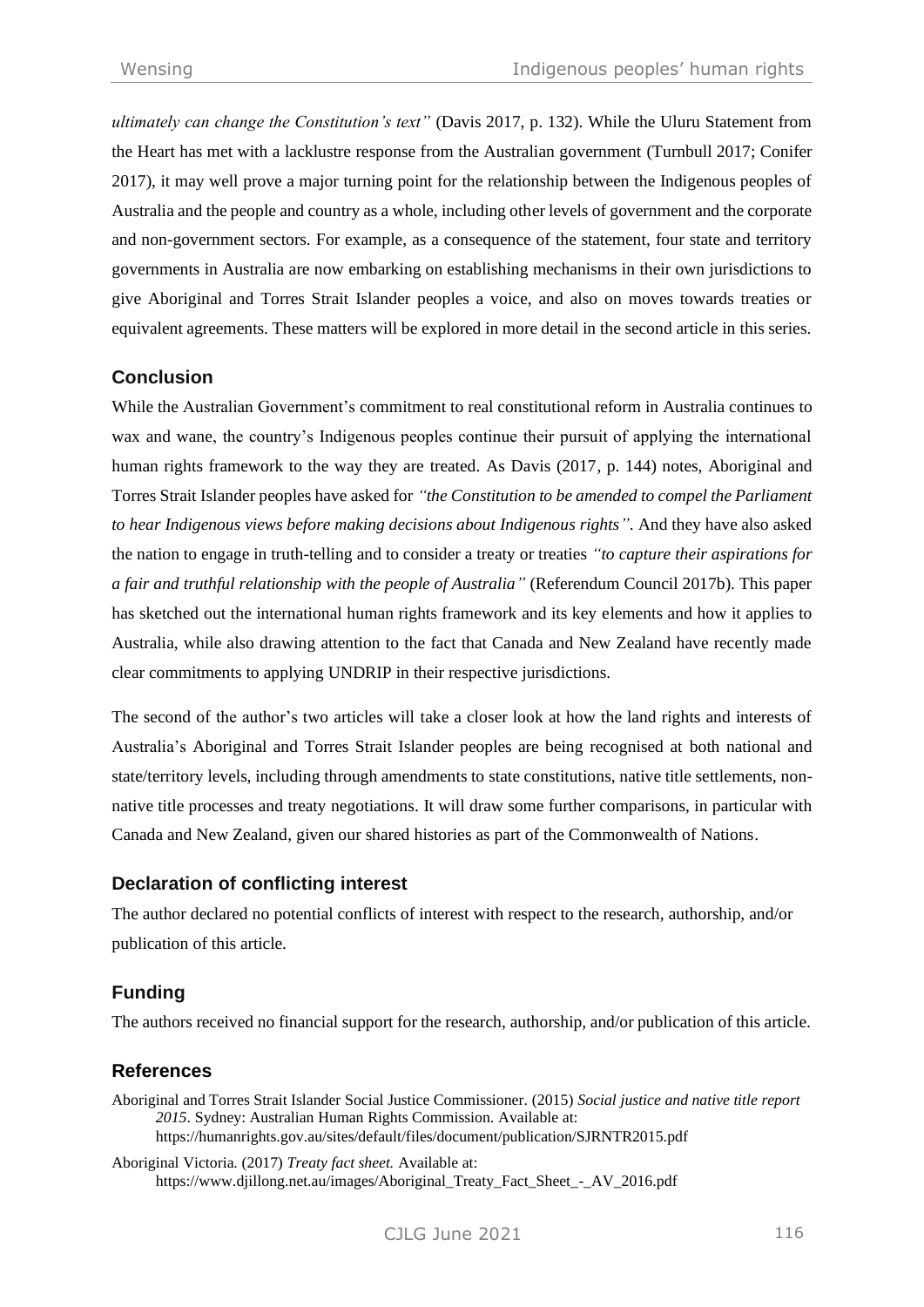- Amnesty International Canada. (2012) *United Nations Declaration on the Rights of Indigenous Peoples*. Fact Sheet. Available at[: http://www.amnesty.ca/sites/amnesty/files/undeclarationfactsheetsept2012.pdf](http://www.amnesty.ca/sites/amnesty/files/undeclarationfactsheetsept2012.pdf)
- Anaya, J. (2009) The right of indigenous peoples to self-determination in the post-declaration era. In: Charters, C. and Stavenhagen, R. (eds) *Making the Declaration work: The United Nations Declaration on the Rights of Indigenous Peoples.* Document No. 127. (pp. 184–198). Copenhagen: International Working Group for Indigenous Affairs.
- Appleby, G. (2021) An indigenous 'voice' must be enshrined in our constitution. Here's why. *The Conversation*, 25 January 2021.
- Australian Capital Territory (ACT) Government. (2015) *Human Rights Amendment Bill 2015* (ACT) and *Explanatory Memorandum*. Available at: [https://www.legislation.act.gov.au/b/db\\_51455/default.asp](https://www.legislation.act.gov.au/b/db_51455/default.asp)
- Australian Human Rights Commission. (AHRC) (2010) *The community guide to the UN Declaration on the Rights of Indigenous Peoples.* Sydney: Australian Human Rights Commission. Available at: [http://www.humanrights.gov.au/declaration\\_indigenous/index.html](http://www.humanrights.gov.au/declaration_indigenous/index.html)
- Australian Institute of Aboriginal and Torres Strait Islander Studies. (AIATSIS) (1988) *Barunga Statement.*  Available at:<https://aiatsis.gov.au/explore/articles/barunga-statement>
- Australian Institute of Aboriginal and Torres Strait Islander Studies. (AIATSIS) (2003) *Treaty. Let's get it right! A collection of essays from ATSIC's treaty think tank and authors commissioned by AIATSIS on treaty issues.* Canberra: Aboriginal Studies Press.
- Barelli, M. (2018) Free, prior, and informed consent in the UNDRIP Articles 10, 19, 29(2) and 32(2), Chapter 9. In: Hohmann, J. and Weller, M. (eds) *The UN Declaration on the Rights of Indigenous Peoples: A commentary,* (pp. 247–269). Oxford, UK: Oxford University Press.
- Bhandar, B. (2018) *Colonial lives of property. law, land, and racial regimes of ownership.* Durham, UK: Duke University Press.<https://doi.org/10.2307/j.ctv11smjpm>
- British House of Commons Parliamentary Select Committee. (1837) *Report of the Parliamentary Select Committee on Aboriginal Tribes (British Settlements).* London: Reprinted by the Aborigines Protection Society.
- Castellino, J. and Doyle, C. (2018) Who are 'Indigenous peoples'? An examination of concepts concerning group membership of UNDRIP? Chapter 1. In: Hohmann, J. and Weller, M. (eds) *The UN Declaration on the Rights of Indigenous Peoples: A commentary,* (pp. 7–37). Oxford, UK: Oxford University Press.
- Commonwealth of Australia. (1975) *Racial Discrimination Act 1975* (Cth). Available at: <https://www.legislation.gov.au/Details/C2016C00089>
- Commonwealth of Australia. (1993) *Native Title Act 1993* (Cth). Available at: <https://www.legislation.gov.au/Details/C2021C00165>
- Conifer, D. (2017) Indigenous advisory body rejected by PM in 'kick in the guts' for advocates. *ABC News Report* online 26 October. Available at: [https://www.abc.net.au/news/2017-10-26/indigenous-advisory](https://www.abc.net.au/news/2017-10-26/indigenous-advisory-body-proposal-rejected-by-cabinet/9087856)[body-proposal-rejected-by-cabinet/9087856](https://www.abc.net.au/news/2017-10-26/indigenous-advisory-body-proposal-rejected-by-cabinet/9087856)
- Convention on Biological Diversity Secretariat (1992) *Convention on biological diversity*. Signed at the Earth Summit in Rio de Janeiro, Brazil, in 1992 and entered into force on 29 December 1993. Available at: <https://www.cbd.int/convention/text/default.shtml>
- Daes, E.I. (2008) An overview of the history of indigenous peoples: Self-determination and the United Nations. *Cambridge Review of International Affairs*, 21 (1), 7–26.<https://doi.org/10.1080/09557570701828386>
- Davis, M. (2017) Self-determination and the right to be heard. In: Morris, S. (ed) (2017) *A rightful place. A road map to recognition,* (pp. 119–146). Carlton, Vic.: Black Inc.
- Davis, M. (2021) Toxicity swirls around January 26, but we can change the nation with a voice to parliament. *The Conversation*, 25 January 2021.
- Davis, M. and Williams, G. (2021) *Everything you need to know about the* Uluru Statement from the Heart. Sydney: UNSW Press.
- Diaz, A.W. (2009) How indigenous peoples' rights reached the UN. In: Charters, C and Stavenhagen, R. (eds) *Making the Declaration work: The United Nations Declaration on the Rights of Indigenous Peoples.* Document No. 127, (pp.16–31). Copenhagen: International Working Group for Indigenous Affairs.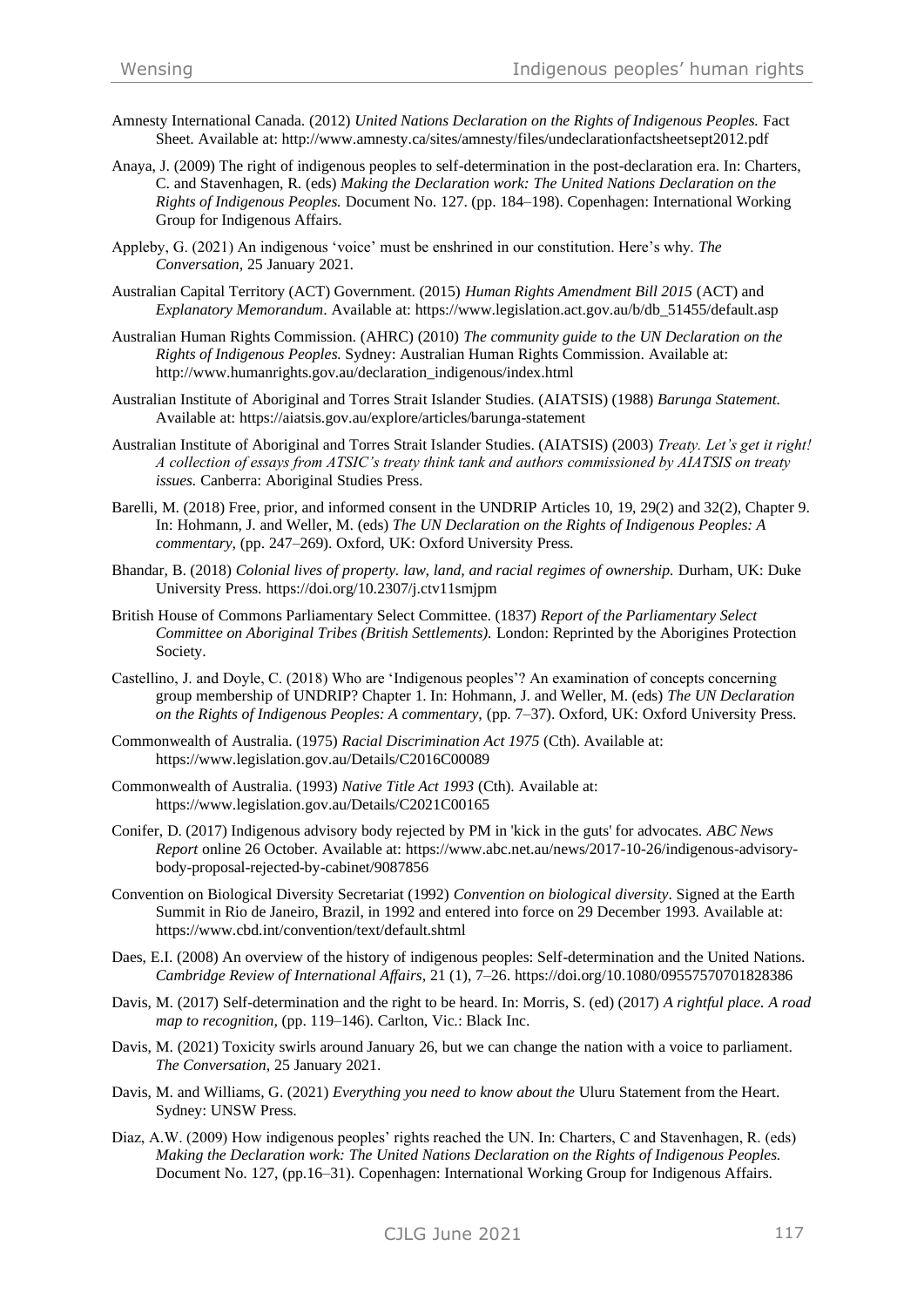- Dodson, M. (1998) Six years of native title: Extinguishment of native title. Public lecture at the University of New South Wales (UNSW). *Native Title: Facts, Fallacies and the Future*, (pp. 205–211).University Symposium, 30 May 1998, Sydney: UNSW.
- Eide, A. (2006) Rights of indigenous peoples achievements in international law during the last quarter of a century. *Netherlands Yearbook of International Law*, 37 (December), 155–212. <https://doi.org/10.1017/S0167676806001553>
- Engle, K. (2011) On fragile architecture: The UN Declaration on the Rights of Indigenous Peoples in the context of human rights. *The European Journal of International Law*, 22 (1), 141–163. <https://doi.org/10.1093/ejil/chr019>
- Foley, G. and Anderson, T. (2006) Land rights and Aboriginal sovereignty. *Australian Journal of Human Rights*, 12 (3), 83–108.<https://doi.org/10.1080/1323238X.2006.11910814>
- Food and Agriculture Organization. (FAO) (2016) *Free, prior and informed consent. An indigenous peoples' right and a good practice guide for local communities. Manual for project practitioners.* Available at: <http://www.fao.org/3/a-i6190e.pdf>
- Ford, L. (2013) Locating indigenous self-determination in the margins of settler sovereignty. Chapter 1. In: Ford, L. and Rowse, T. (eds) *Between indigenous and settler governance*, (pp. 1–11). Milton Park, UK: Routledge.<https://doi.org/10.4324/9780203085028>
- Getches, D.H., Wilkinson, C.F., Willaims, Jr. R.A., and Fletcher, M.L.M. (2005) *Cases and materials on federal Indian law.* 6<sup>th</sup> ed. St Paul, MN: Thomson Reuters.
- Gilbert, J. (2017) CERD's contribution to the development of the rights of indigenous peoples under international law. Chapter 4. In: Keane, D. and Waughray, A. *Fifty years of the International Convention on the Elimination of All Forms of Racial Discrimination: A living instrument*, (pp. 91–105). Manchester, UK: Manchester University Press.
- Gilo-Whitaker, D. (2019) *As long as grass grows. The indigenous fight for environmental justice, from colonisation to standing rock*. Boston, Massachusetts, US: Beacon Press.
- Government of Canada. (2010) *Canada endorses the United Nations Declaration on the Rights of Indigenous Peoples*. News Release Ref. #2-3429, 12 November 2010. Available at: [https://www.canada.ca/en/news/archive/2010/11/canada-endorses-united-nations-declaration-rights](https://www.canada.ca/en/news/archive/2010/11/canada-endorses-united-nations-declaration-rights-indigenous-peoples.html)[indigenous-peoples.html](https://www.canada.ca/en/news/archive/2010/11/canada-endorses-united-nations-declaration-rights-indigenous-peoples.html)
- Government of Canada. (2016) *Canada becomes a full supporter of the United Nations Declaration on the Rights of Indigenous Peoples*. News Release, 10 May 2016. Available at: [https://www.canada.ca/en/indigenous-northern-affairs/news/2016/05/canada-becomes-a-full-supporter](https://www.canada.ca/en/indigenous-northern-affairs/news/2016/05/canada-becomes-a-full-supporter-of-the-united-nations-declaration-on-the-rights-of-indigenous-peoples.html)[of-the-united-nations-declaration-on-the-rights-of-indigenous-peoples.html](https://www.canada.ca/en/indigenous-northern-affairs/news/2016/05/canada-becomes-a-full-supporter-of-the-united-nations-declaration-on-the-rights-of-indigenous-peoples.html)
- Government of Victoria. (2006) *Charter of Human Rights and Responsibilities Act 2006* (Vic). Available at: <https://content.legislation.vic.gov.au/sites/default/files/2020-04/06-43aa014%20authorised.pdf>
- Hiatt, L.R. (1987) Treaty, compact, Makaratta …? *Oceania*, 58 (2), 140–144[. https://doi.org/10.1002/j.1834-](https://doi.org/10.1002/j.1834-4461.1987.tb02266.x) [4461.1987.tb02266.x](https://doi.org/10.1002/j.1834-4461.1987.tb02266.x)
- High Court of Australia. (HCA) (1979) *Coe v Commonwealth* [1979] HCA 68. Available at: <https://eresources.hcourt.gov.au/showbyHandle/1/11483>
- High Court of Australia. (HCA) (1985) *Gerhardy v Brown* [1985] HCA 11. Available at: <https://eresources.hcourt.gov.au/showbyHandle/1/9854>
- High Court of Australia. (HCA) (1988) *Mabo v the State of Queensland (No. 1)* (1988) 166 CLR 186. Available at:<https://eresources.hcourt.gov.au/showbyHandle/1/8784>
- High Court of Australia. (HCA) (1992) *Mabo v the State of Queensland (No. 2)* (1992) 175 CLR1. Available at: <https://eresources.hcourt.gov.au/showbyHandle/1/8925>
- Hunyor, J. (2009) Is it time to re-think special measures under the Racial Discrimination Act? The case of the Northern Territory Intervention. *Australian Journal of Human Rights*, 14 (2), 39–70. <https://doi.org/10.1080/1323238X.2009.11910854>
- International Labour Organisation. (ILO) (1989) *Convention No. 169 Indigenous and Tribal Peoples Convention*. Available at: [https://www.ilo.org/dyn/normlex/en/f?p=NORMLEXPUB:12100:0::NO::P12100\\_ILO\\_CODE:C169](https://www.ilo.org/dyn/normlex/en/f?p=NORMLEXPUB:12100:0::NO::P12100_ILO_CODE:C169)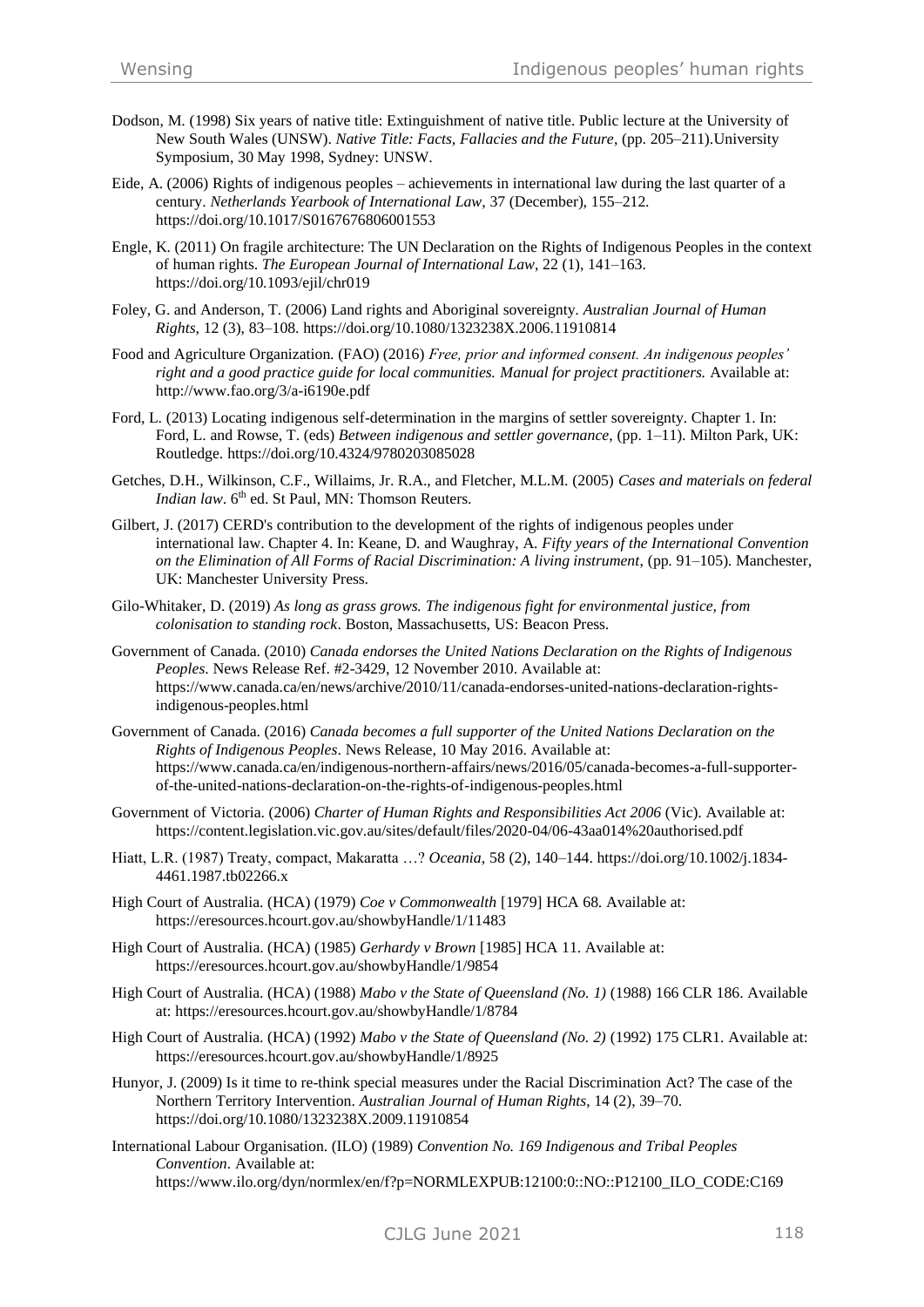- Joffe, P. (2013) *United Nations Declaration on the rights of Indigenous Peoples: Provisions relevant to 'Consent'.* Canada: Canadian Friends Services Committee (Quakers). Available at: <http://quakerservice.ca/wp-content/uploads/2013/07/UN-Decl-Provisions-Relevant-to-Consent.pdf>
- Johnson, D.H.N. (1970) Review of books: *Grotian Society Papers 1968. Studies in the history of the law of nations.* Edited by C. H. Alexandrowicz, The Hague, Martinus Nijhoff, British Year Book of International Law, Volume 44, pp. 268–270.
- Lino, D. (2018) *Constitutional recognition. First peoples and the Australian settler state*. Annandale, NSW: The Federation Press.
- Macklin, J. the Hon (2009) *Statement on the United Nations Declaration on the Rights of Indigenous Peoples.* MP, Minister for Families, Housing, Community Services and Indigenous Affairs, Speech delivered at Parliament House, Canberra, 3 April. Available at: [https://www.un.org/esa/socdev/unpfii/documents/Australia\\_official\\_statement\\_endorsement\\_UNDRIP.p](https://www.un.org/esa/socdev/unpfii/documents/Australia_official_statement_endorsement_UNDRIP.pdf) [df](https://www.un.org/esa/socdev/unpfii/documents/Australia_official_statement_endorsement_UNDRIP.pdf)
- Mansell, M. (2016) *Treaty and statehood. Aboriginal self-determination*. Leichhardt, NSW: The Federation Press.
- Martinez Cobo, J. (1983) *Final report of the study of the problem of discrimination against indigenous populations*. Commission on Human Rights, The United Nations. UN Doc. E/CN.4/Sub2/1983/21/Add.8 (Para 509). Available at:

<https://www.un.org/development/desa/indigenouspeoples/publications/2014/09/martinez-cobo-study/>

- Morris, S. (ed) (2017) A rightful place. A road map to recognition. Carlton, Vic: Black Inc.
- National Indigenous Australians Agency. (2020) *Indigenous voice co-design process. Interim report to the Australian government.* October. Available at[: https://voice.niaa.gov.au/sites/default/files/2021-](https://voice.niaa.gov.au/sites/default/files/2021-02/indigenous-voice-codesign-process-interim-report-2020.pdf) [02/indigenous-voice-codesign-process-interim-report-2020.pdf](https://voice.niaa.gov.au/sites/default/files/2021-02/indigenous-voice-codesign-process-interim-report-2020.pdf)
- Neate, G. (2008) Land rights, native title and the 'limits' of recognition: Getting the balance right? Chapter 11. In: Esmaeili, H.,Worby, G. and Tur, S. (eds) (2016) *Indigenous Australians, social justice and legal reform, honoring Elliott Johnston.* Annandale, NSW: The Federation Press.
- New Zealand Government. (2010) *Supporting UN Declaration restores NZ's mana. Announcement of New Zealand's support for the Declaration on the Rights of Indigenous Peoples.* The Hon. Dr Pita Sharples, Minister for Māori Affairs, Media Release, 20 April 2010. Available at: [https://www.beehive.govt.nz/sites/default/files/100420\\_UNDRIP.pdf](https://www.beehive.govt.nz/sites/default/files/100420_UNDRIP.pdf)
- New Zealand Government. (2019) *New Zealand's progress on the United Nations Declaration on the Rights of Indigenous Peoples: Development of national plan and cabinet Māori Crown relations - Te Arawhiti committee minute of decision.* MCR-19-MIN-0003. Hon Nanaia Mahuta, Te Minita Whanaketanga Māori. Available at[: https://www.tpk.govt.nz/en/a-matou-mohiotanga/cabinet-papers/develop-plan-on](https://www.tpk.govt.nz/en/a-matou-mohiotanga/cabinet-papers/develop-plan-on-nz-progress-un)[nz-progress-un](https://www.tpk.govt.nz/en/a-matou-mohiotanga/cabinet-papers/develop-plan-on-nz-progress-un)
- Nosek, G. (2017) Re-imagining indigenous peoples' role in natural resource development decision-making: Implementing free, prior and informed consent in Canada through Indigenous legal traditions. *University of British Columbia Law Review,* 50, 95–160.
- Office of the High Commissioner for Human Rights. (OHCHR) (2019) *International human rights law.*  Available at*:* <https://www.ohchr.org/EN/ProfessionalInterest/Pages/InternationalLaw.aspx>
- Palmer, L. (2001) *Kakadu as an Aboriginal place: Tourism and the construction of Kakadu National Park*. unpublished PhD Thesis, Aboriginal and Torres Strait Islander Studies, Northern Territory University, Darwin.
- Power, C. (2021) *Yorta Yorta Dja Dja Wurrung elder leads path to racial truth.* ABC Central Victoria, 2 June. Available at: [https://www.abc.net.au/news/2021-06-02/yorta-yorta-dja-dja-wurrung-elder-leads-path-to](https://www.abc.net.au/news/2021-06-02/yorta-yorta-dja-dja-wurrung-elder-leads-path-to-racial-truth/100185022)[racial-truth/100185022](https://www.abc.net.au/news/2021-06-02/yorta-yorta-dja-dja-wurrung-elder-leads-path-to-racial-truth/100185022)
- Queensland Government. (1985) *Queensland Coast Islands Declaratory Act 1985* (Qld). Available at: <https://www.legislation.qld.gov.au/view/pdf/asmade/act-1985-027>
- Queensland Government. (2019) *Human Rights Act 2019* (Qld). Available at: <https://www.legislation.qld.gov.au/view/pdf/inforce/current/act-2019-005>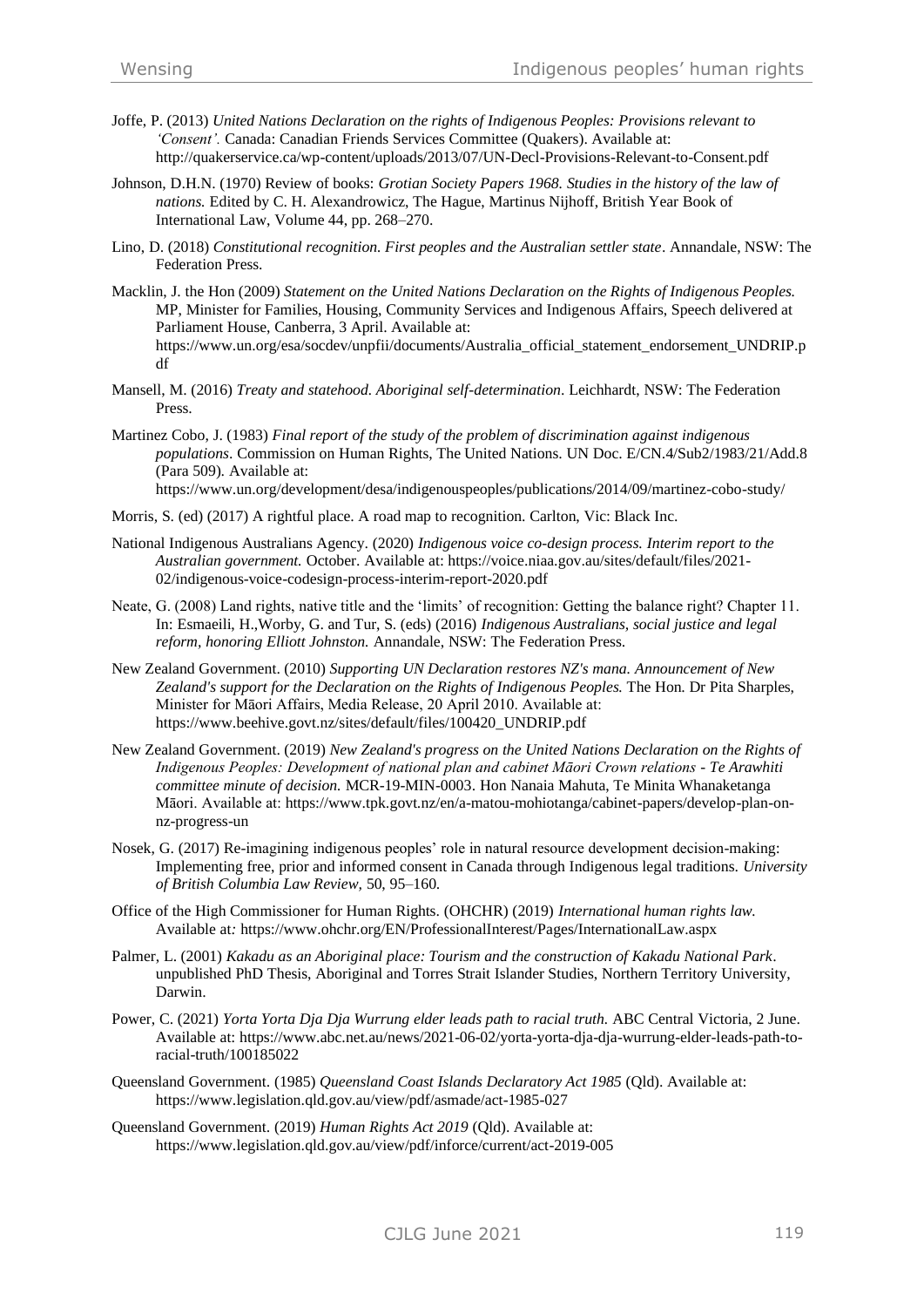Referendum Council. (2017a) *Final report of the Referendum Council and* Uluru Statement from the Heart*.*  Available at:

[https://www.referendumcouncil.org.au/sites/default/files/report\\_attachments/Referendum\\_Council\\_Final](https://www.referendumcouncil.org.au/sites/default/files/report_attachments/Referendum_Council_Final_Report.pdf) [\\_Report.pdf](https://www.referendumcouncil.org.au/sites/default/files/report_attachments/Referendum_Council_Final_Report.pdf)

- Referendum Council. (2017b) *Uluru Statement from the Heart*. Statement on the First Nations National Constitutional Convention, 26 May 2017. Available at: [https://www.referendumcouncil.org.au/sites/default/files/2017](https://www.referendumcouncil.org.au/sites/default/files/2017-05/uluru_statement_from_the_heart_0.pdf) 05/uluru statement from the heart 0.pdf. See als[o https://ulurustatement.org/the-statement](https://ulurustatement.org/the-statement)
- Rose, D.B. (1996) *Nourishing terrains. Australian Aboriginal views of landscape and wilderness*. Canberra: Australian Heritage Commission.
- Scott, J.C. (1998) *Seeing like a state: How certain schemes to improve the human condition have failed.* New Haven: Yale University Press.
- Smyth, D. (1994) *Understanding Country: The importance of land and sea in Aboriginal and Torres Strait Islander societies*. Canberra: Council for Aboriginal Reconciliation.
- Southalan, J. and Fardin, J. (2019) Free, prior and informed consent: How and from whom? An Australian analogue. *Journal of Energy & Natural Resources Law,* 37 (4), 365–388. <https://doi.org/10.1080/02646811.2018.1524436>
- South Australian Government. (1981) *Anangu Pitjantjatjara Land Rights Act 1981* (SA). Available at: [https://www.legislation.sa.gov.au/LZ/C/A/ANANGU%20PITJANTJATJARA%20YANKUNYTJATJA](https://www.legislation.sa.gov.au/LZ/C/A/ANANGU%20PITJANTJATJARA%20YANKUNYTJATJARA%20LAND%20RIGHTS%20ACT%201981/CURRENT/1981.20.AUTH.PDF) [RA%20LAND%20RIGHTS%20ACT%201981/CURRENT/1981.20.AUTH.PDF](https://www.legislation.sa.gov.au/LZ/C/A/ANANGU%20PITJANTJATJARA%20YANKUNYTJATJARA%20LAND%20RIGHTS%20ACT%201981/CURRENT/1981.20.AUTH.PDF)
- Stavenhagen, R. (2011) Making the Declaration on the Rights of Indigenous Peoples work: The challenge ahead. Chapter 6. In Allen, S. and Xanthaki, A. (eds) *Reflections on the UN Declaration on the Rights of Indigenous Peoples*. Studies in International Law. Oxford, UK: Hart Publishing.
- Strelein, L., Dodson, M. and Weir, J. (2001) Understanding non-discrimination: Native title law and policy in a human rights context. *Balayi: Culture, Law and Colonialism*, 3, 113–148.
- Tobin, B. (2014) *Indigenous peoples, customary law and human rights – why living law matters*. Oxon, UK: Routledge.<https://doi.org/10.4324/9781315778792>
- Turnbull, M. (2017) *Response to Referendum Council's report on constitutional recognition*. Media release from the prime minister of Australia, 26 October. Available at: [https://www.malcolmturnbull.com.au/media/response-to-referendum-councils-report-on-constitutional](https://www.malcolmturnbull.com.au/media/response-to-referendum-councils-report-on-constitutional-recognition)[recognition](https://www.malcolmturnbull.com.au/media/response-to-referendum-councils-report-on-constitutional-recognition)
- United Nations. (UN) (1945) *Charter of the United Nations*, into force on 24 October 1945. Available at: <https://www.un.org/en/about-us/un-charter>
- United Nations. (UN) (1948) *Universal Declaration of Human Rights*, proclaimed 10 December 1948, General Assembly resolution 217 A. Available at: [http://www.un.org/en/ga/search/view\\_doc.asp?symbol=A/RES/217\(III\)](http://www.un.org/en/ga/search/view_doc.asp?symbol=A/RES/217(III))
- United Nations. (UN) (1965) *International convention on the elimination of all forms of racial discrimination.* General Assembly resolution 2106 (XX) of 21 December 1965. Available at: <http://www.ohchr.org/EN/ProfessionalInterest/Pages/CERD.aspx>
- United Nations. (UN) (1966a) *International covenant on civil and political rights*. General Assembly resolution 2200A (XXI) of 16 December 1966. Available at: <http://www.ohchr.org/en/professionalinterest/pages/ccpr.aspx>
- United Nations. (UN) (1966b) *International covenant on economic, social and cultural rights*. General Assembly resolution 2200A (XXI) of 16 December 1966. Available at: <http://www.ohchr.org/EN/ProfessionalInterest/Pages/CESCR.aspx>
- United Nations. (UN) (1979) *Convention on the elimination of all forms of discrimination against women.* General Assembly Resolution 34/180 of 18 December 1979. Available at: [http://un](http://un-documents.net/a34r180.htm)[documents.net/a34r180.htm](http://un-documents.net/a34r180.htm)
- United Nations. (UN) (1986) *Declaration on the right to development.* General Assembly Resolution 41/128 of 4 December 1986. Available at:<http://un-documents.net/a41r128.htm>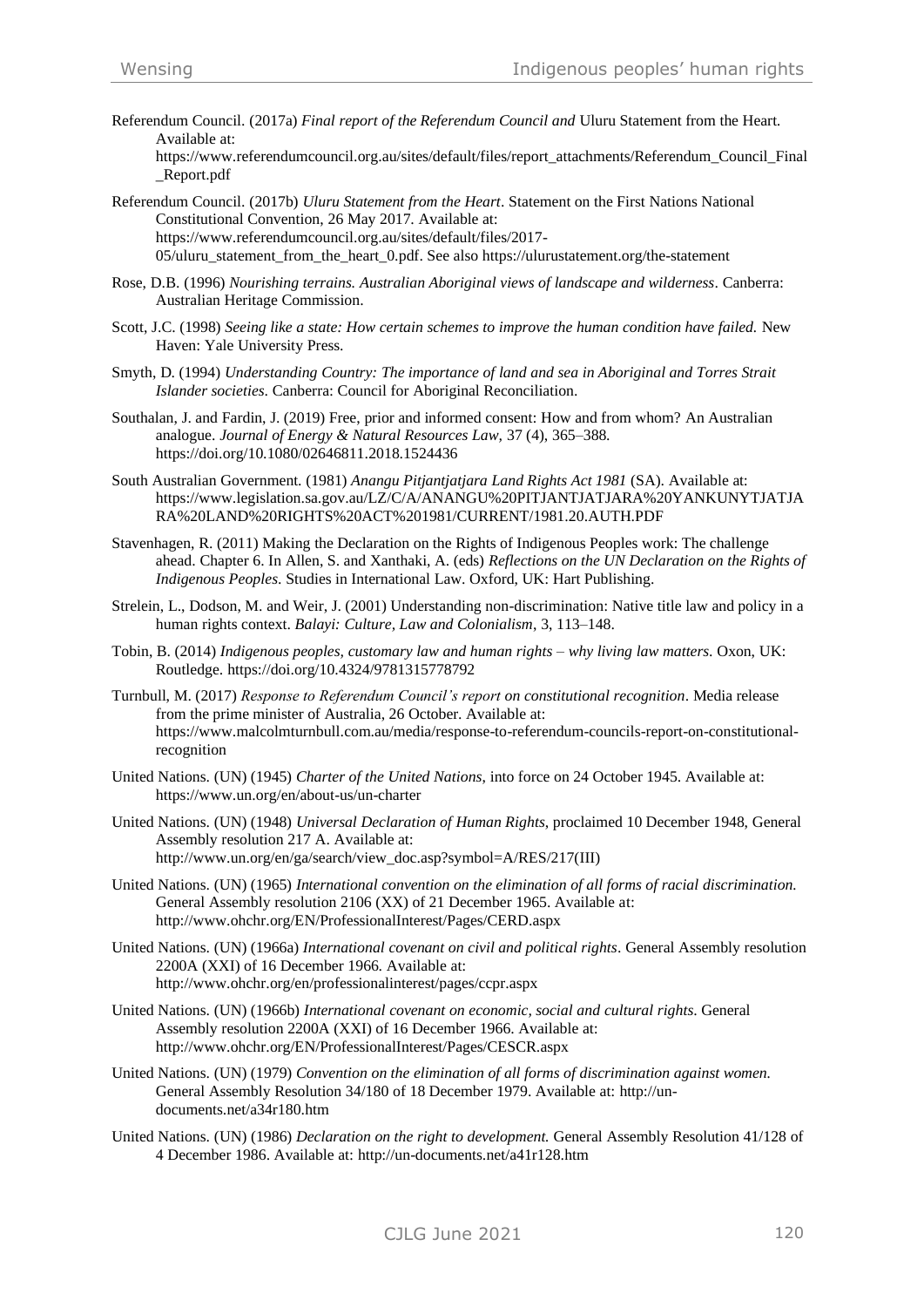- United Nations. (UN) (1989) *Convention on the rights of the child.* General Assembly Resolution 44/25 of 20 November 1989. Available at:<http://un-documents.net/a44r25.htm>
- United Nations. (UN) (2007) *Declaration on the rights of indigenous peoples.* General Assembly Resolution 61/295. Available at: [http://legal.un.org/avl/pdf/ha/ga\\_61-295/ga\\_61-295\\_ph\\_e.pdf](http://legal.un.org/avl/pdf/ha/ga_61-295/ga_61-295_ph_e.pdf)
- United Nations. (UN) (2013) *Report of the Special Rapporteur on the rights of indigenous peoples*. General Assembly Sixty-eighth session, A/68/317. Available at: [http://unsr.jamesanaya.org/docs/annual/2013-ga](http://unsr.jamesanaya.org/docs/annual/2013-ga-annual-report-en.pdf)[annual-report-en.pdf](http://unsr.jamesanaya.org/docs/annual/2013-ga-annual-report-en.pdf)
- United Nations Committee on the Elimination of All Forms of Racial Discrimination. (UNCERD) (1997) *General recommendation XXIII: Indigenous peoples.* CERD, UN Doc. A/52/18, Annex V; CERD/C/51/Misc. 13Rev.4, para. 4[d] [18 August 1997]. Available at: <http://hrlibrary.umn.edu/gencomm/genrexxiii.htm>
- United Nations Committee on the Elimination of All Forms of Racial Discrimination. (UNCERD) (1999) *Report of CERD Fifty-fourth session (1-19 March 1999) and Fifty-fifth session (2-7 August 1999).* UN Doc. Supplement No. 18 (A/54/18). Available at:<http://www.refworld.org/pdfid/45c30b260.pdf>

United Nations Committee on the Elimination of All Forms of Racial Discrimination. (UNCERD) (2017) *Concluding observations on the eighteenth to twentieth periodic reports of Australia.* Adopted by the Committee at its ninety-fourth session (20 November–8 December 2017), UN Doc. CERD/C/AUS/CO/18-20. Available at: [http://tbinternet.ohchr.org/Treaties/CERD/Shared%20Documents/AUS/CERD\\_C\\_AUS\\_CO\\_18-](http://tbinternet.ohchr.org/Treaties/CERD/Shared%20Documents/AUS/CERD_C_AUS_CO_18-20_29700_E.pdf)

[20\\_29700\\_E.pdf](http://tbinternet.ohchr.org/Treaties/CERD/Shared%20Documents/AUS/CERD_C_AUS_CO_18-20_29700_E.pdf)

- United Nations Department of Economic and Social Affairs. (UN-DESA) (2009) *State of the world's indigenous peoples.* Volume 1, ST/ESA/328. New York: United Nations.
- United Nations Department of Economic and Social Affairs. (UN-DESA) (2016) *State of the world's indigenous peoples – access to health services.* Volume 2. New York: United Nations.
- United Nations Department of Economic and Social Affairs. (UN-DESA) (2017) *State of the world's indigenous peoples – education*. Volume 3, ST/ESA/368. New York: United Nations. Available at: [https://www.un.org/development/desa/indigenouspeoples/publications/state-of-the-worlds-indigenous](https://www.un.org/development/desa/indigenouspeoples/publications/state-of-the-worlds-indigenous-peoples.html)[peoples.html](https://www.un.org/development/desa/indigenouspeoples/publications/state-of-the-worlds-indigenous-peoples.html)
- United Nations Educational, Scientific and Cultural Organisation. (UNESCO) (2001) *Universal Declaration on cultural diversity.* Adopted 2 November 2001. Available at: [http://portal.unesco.org/en/ev.php-](http://portal.unesco.org/en/ev.php-URL_ID=13179&URL_DO=DO_TOPIC&URL_SECTION=201.html)[URL\\_ID=13179&URL\\_DO=DO\\_TOPIC&URL\\_SECTION=201.html](http://portal.unesco.org/en/ev.php-URL_ID=13179&URL_DO=DO_TOPIC&URL_SECTION=201.html)
- United Nations Educational, Scientific and Cultural Organisation. (UNESCO) (2005) *Convention on the protection and promotion of the diversity of cultural expressions.* Available at: [http://portal.unesco.org/en/ev.php-URL\\_ID=31038&URL\\_DO=DO\\_TOPIC&URL\\_SECTION=201.html](http://portal.unesco.org/en/ev.php-URL_ID=31038&URL_DO=DO_TOPIC&URL_SECTION=201.html)
- United Nations Human Rights Council. (UNHRC) (2008) *Report of the Special Rapporteur on the situation of human rights and fundamental freedoms of indigenous people, S. James Anaya*. A/HRC/9/9, ninth session, Agenda item 3, 11 August. Available at: [http://unsr.jamesanaya.org/docs/annual/2008\\_hrc\\_annual\\_report\\_en.pdf](http://unsr.jamesanaya.org/docs/annual/2008_hrc_annual_report_en.pdf)
- United Nations Human Rights Council. (UNHRC) (2009) *Report of the Special Rapporteur on the situation of human rights and fundamental freedoms of indigenous people, S. James Anaya.* A/HRC/12/34, twelfth session, Agenda item 3. Available at: [http://unsr.jamesanaya.org/docs/annual/2009\\_hrc\\_annual\\_report\\_en.pdf](http://unsr.jamesanaya.org/docs/annual/2009_hrc_annual_report_en.pdf)
- United Nations Human Rights Council. (UNHRC) (2010a) *Report of the Special Rapporteur on the situation of human rights and fundamental freedoms of indigenous people, James Anaya.* A/HRC/15/37. Fifteenth session, Agenda item 3. 19 July. Available at: [http://unsr.jamesanaya.org/docs/annual/2010\\_hrc\\_annual\\_report\\_en.pdf](http://unsr.jamesanaya.org/docs/annual/2010_hrc_annual_report_en.pdf)
- United Nations Human Rights Council. (UNHRC) (2010b) *Progress report on the study on indigenous peoples and the right to participate in decision-making*. Report of the Expert Mechanism on the Rights of Indigenous Peoples, A/HRC/15/35, fifteenth session, Item 5, 23 August. Available at: [http://www2.ohchr.org/english/bodies/hrcouncil/docs/15session/A.HRC.15.35\\_en.pdf](http://www2.ohchr.org/english/bodies/hrcouncil/docs/15session/A.HRC.15.35_en.pdf)
- United Nations Human Rights Council. (UNHRC) (2011) *Final report of the study on indigenous peoples and the right to participate in decision-making.* Report of the Expert Mechanism on the Rights of Indigenous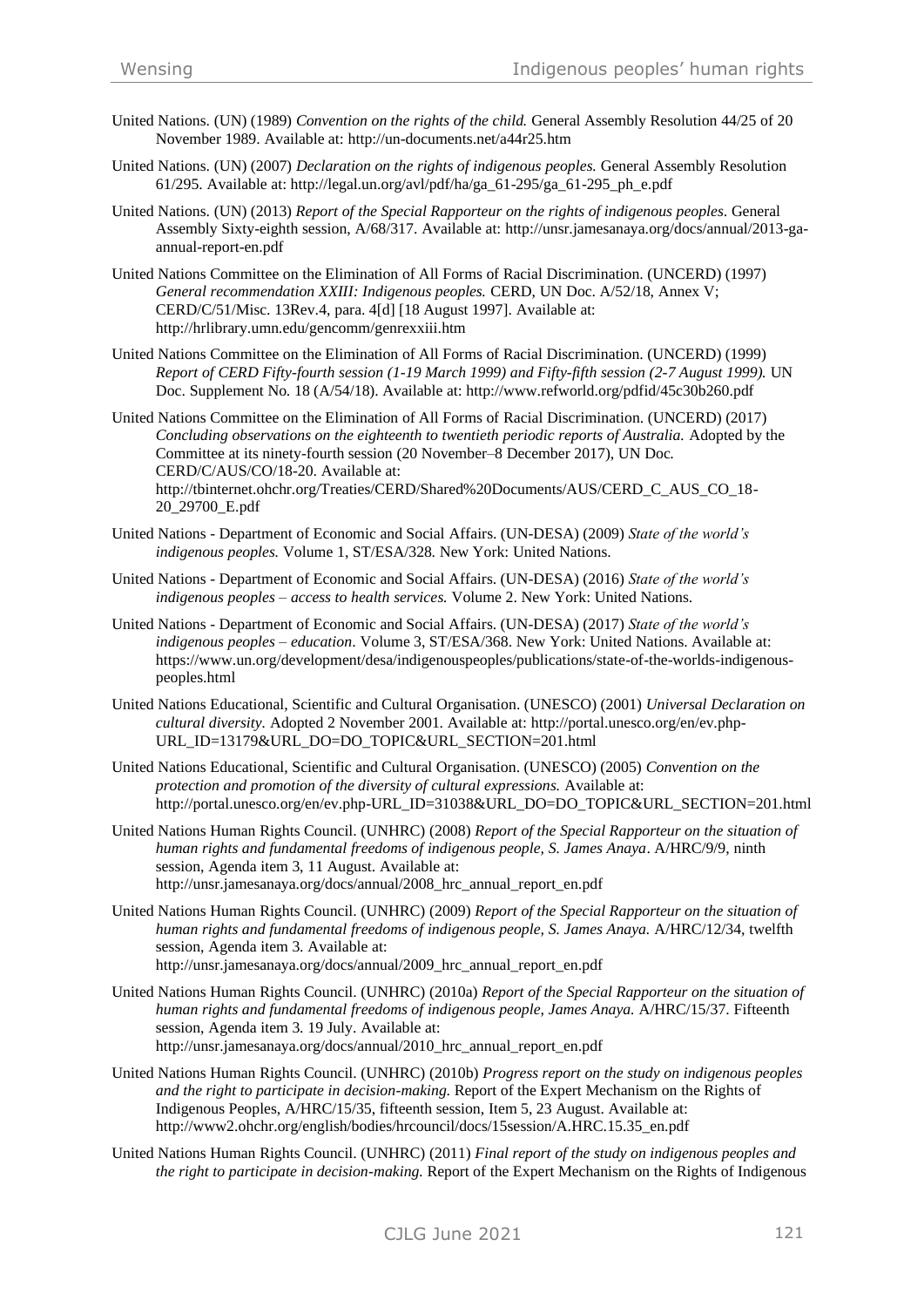Peoples', A/HRC/18/42, eighteenth session, agenda item 5, 17 August. Available at: [http://www2.ohchr.org/english/bodies/hrcouncil/docs/18session/A-HRC-18-42\\_en.pdf](http://www2.ohchr.org/english/bodies/hrcouncil/docs/18session/A-HRC-18-42_en.pdf)

- United Nations Human Rights Council. (UNHRC) (2020) *Maximizing the use of the Universal Periodic Review at country level. Practical guidance*. Available at: [https://www.ohchr.org/Documents/HRBodies/UPR/UPR\\_Practical\\_Guidance.pdf](https://www.ohchr.org/Documents/HRBodies/UPR/UPR_Practical_Guidance.pdf)
- United Nations Human Rights Council. (UNHRC) (2021a) *Human rights and the environment, promotion and protection of all human rights, civil, political, economic, social and cultural rights, including the right to development.* Forty-sixth session 22 February–23 March 2021. A/HRC/46/L.6/Rev.1. Available at: <https://undocs.org/pdf?symbol=en/A/HRC/46/L.6/REV.1>
- United Nations Human Rights Council. (UNHRC) (2021b) *Compilation on Australia.* Report of the Office of the United Nations High Commissioner for Human Rights, Human Rights Council Working Group on the Universal Periodic Review, Thirty-seventh session 18-29 January 2021. A/HRC/WG.6/37/AUS/2. Available at: [https://documents-dds](https://documents-dds-ny.un.org/doc/UNDOC/GEN/G20/306/42/PDF/G2030642.pdf?OpenElement)[ny.un.org/doc/UNDOC/GEN/G20/306/42/PDF/G2030642.pdf?OpenElement](https://documents-dds-ny.un.org/doc/UNDOC/GEN/G20/306/42/PDF/G2030642.pdf?OpenElement)

- United Nations Human Rights Council. (UNHRC) (2021c) *National report submitted in accordance with paragraph 5 of the annex to Human Rights Council Resolution 16/21*. Australia. Human Rights Council Working Group on the Universal Periodic Review, Thirty-seventh session 18-29 January 2021. A/HRC/WG.6/37/AUS/1. Available at:<https://undocs.org/A/HRC/WG.6/37/AUS/1>
- United Nations Human Rights Council. (UNHRC) (2021d) *Report of the Working Group on the Universal Periodic Review of Australia.* Human Rights Council, Forty-seventh session, 21 June -9 July 2021 Agenda item 6, Universal periodic review. Distributed 24 March 2021. A/HRC/47/8. Available at: <https://undocs.org/A/HRC/47/8>
- US Department of State (2011) *Announcement of US support for the United Nations Declaration on the Rights of Indigenous Peoples*. Office of the Special Representative for Global Intergovernmental Affairs, Media Release 12 January 2011. Available at:<https://2009-2017.state.gov/s/srgia/154553.htm>
- Victorian Equal Opportunity and Human Rights Commission (2020) *2019 Report on the operation of the Charter of Human Rights and Responsibilities*. Melbourne. Available at: [https://www.humanrights.vic.gov.au/static/70ae20e42e2d600a03c7a67960858324/VEOHRC\\_CharterRe](https://www.humanrights.vic.gov.au/static/70ae20e42e2d600a03c7a67960858324/VEOHRC_CharterReport2020_FINAL-lowres.pdf) [port2020\\_FINAL-lowres.pdf](https://www.humanrights.vic.gov.au/static/70ae20e42e2d600a03c7a67960858324/VEOHRC_CharterReport2020_FINAL-lowres.pdf)
- Wallace-Bruce, N.L. (1989) Two hundred years on: A re-examination of the acquisition of Australia. *Georgia Journal of International and Comparative Law,* 19, 87–116.
- Weller, M. (2018) Self-determination of indigenous peoples. Chapter 5 In Hohmann, and M. Weller, J. (eds) *The UN Declaration on The Rights of Indigenous Peoples. A Commentary.* Oxford, UK: Oxford University Press.
- Wensing, E. (2016) *The Commonwealth's indigenous land tenure reform agenda: Whose aspirations, and for what outcomes?* Canberra: Australian Institute of Aboriginal and Torres Strait Islander Studies Research Publications. Available at[: https://aiatsis.gov.au/sites/default/files/research\\_pub/the-commonwealths](https://aiatsis.gov.au/sites/default/files/research_pub/the-commonwealths-indigenous-land-tenure-reform_2.pdf)[indigenous-land-tenure-reform\\_2.pdf](https://aiatsis.gov.au/sites/default/files/research_pub/the-commonwealths-indigenous-land-tenure-reform_2.pdf)
- Wensing, E. (2019) *Land justice for indigenous Australians: How can two systems of land ownership, use and tenure coexist with mutual respect based on equity and justice?* PhD Thesis, The Australian National University[. https://doi.org/10.25911/5c9208e0d898a](https://doi.org/10.25911/5c9208e0d898a)
- Wensing, E. and Porter, L. (2015) Unsettling planning's paradigms: Toward a just accommodation of Indigenous rights and interests in Australian urban planning? *Australian Planner*, 53 (2), 91–102. <https://doi.org/10.1080/07293682.2015.1118394>
- Williams, G. The Hon (2020) *Delivering truth and justice for Aboriginal Victorians.* Minister for Aboriginal Affairs, Victoria. Media Release, 11 July. Available at[: https://www.premier.vic.gov.au/delivering-truth](https://www.premier.vic.gov.au/delivering-truth-and-justice-aboriginal-victorians)[and-justice-aboriginal-victorians](https://www.premier.vic.gov.au/delivering-truth-and-justice-aboriginal-victorians)
- Williams, G. and Hobbs, H. (2020) *Treaty*. 2<sup>nd</sup> ed. Alexandria: The Federation Press.
- Woons, M. (2014) Introduction: On the meaning of restoring indigenous self-determination. In Woons, M. (ed) *Restoring indigenous self-determination. Theoretical and practical approaches.* Bristol, UK: E-International Relations.